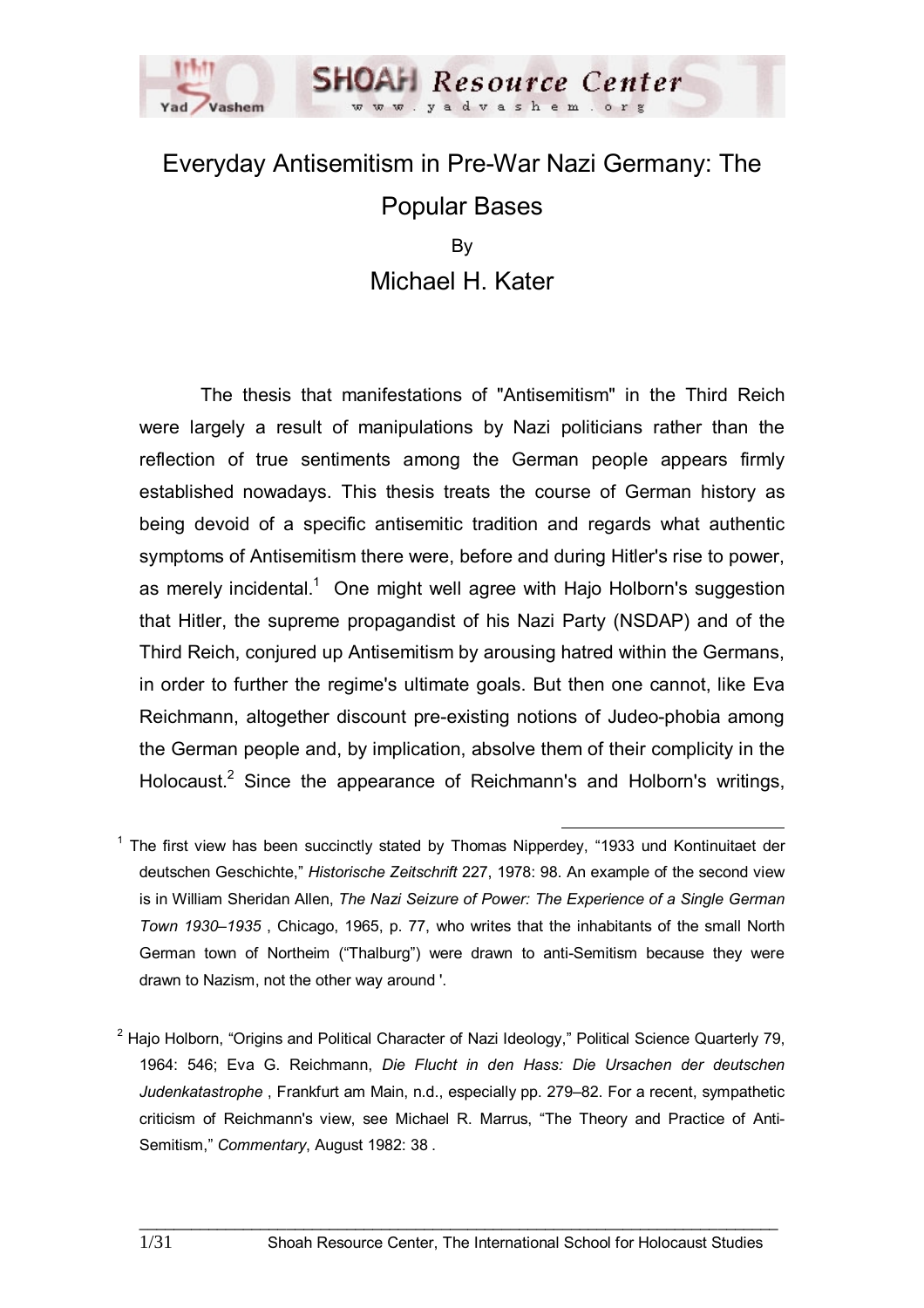

certain younger scholars, while indubitably presenting cogent arguments, have overemphasized the degree of high-level Nazi management of anti-Jewish action. Conversely, they have downplayed the spontaneity of such action and its general popularity with the German public. In so doing, however, they have come close to miscomprehending the social basis of Antisemitism in the Third Reich and to ignoring its important historical antecedents.<sup>3</sup>

 In this essay these antecedents will be briefly reviewed, in order to document the continuity of Antisemitism in German history primarily as a social phenomenon. Even though the factor of manipulation of the antisemitic issue by the Nazi rulers from 1933 to 1939, for instance in the guise of anti-Jewish "legislation," cannot be denied, more attention will be paid to the gray zones of overlapping responsibilities of a semi-legal and semiprivate nature, as in cases of seemingly spontaneous pogroms by the Stormtroopers (SA), which were witnessed by neutral and often astonished bystanders. A further focus of this paper will be arbitrary, hostile activities visited upon the Jews by

 <sup>3</sup> See especially Ian Kershaw, "Antisemitismus und Volksmeinung: Reaktionen auf die Judenverfolgung" (hereafter–Kershaw, "Antisemitismus und Volksmeinung") in Martin Broszat and Elke Froelich, eds., *Bayern in der NS-Zeit II: Herrschaft und Gesellschaft im Konflikt*, *Teil A ,* Munich and Vienna, 1979, pp. 291–308; idem , "The Persecution of the Jews and German Popular Opinion in the Third Reich," *Leo Baeck Institute Year Book* 26, 1981: 261–89; *idem* , "Alltaegliches und Ausseralltaegliches: Ihre Bedeutung fuer die Volksmeinung 1933–1939," Detlev Peukert and Juergen Reulecke, eds., *Die Reihen fest geschlossen: Beitraege zur Geschichte des Alltags unterm Nationalsozialismus* , Wuppertal, 1981 (hereafter–Peukert and Reulecke), pp. 273–92. Kershaw also underestimates anti-Semitism as a factor in the pre– 1933 rise of National Socialism, in his "Ideology, Propaganda, and the Rof the Nazi Party," in Peter D. Stachura, ed., *The Nazi Machtergreifung* , London, 1983, pp. 167–68. To a lesser extent Falk Wiesemann's remarks in M. Broszat et al., eds., *Bayern in der NS-Zeit: Soziale Lage und politisches Verhalten der Bevoelkerung im Spiegel vertraulicher Berichte* , Munich and Vienna, 1977, p. 430. Such interpretation is supported, from the contemporary view of the 1930s, by judgements in the reports of the exiled SPD. See, for example, *Deutschland-Berichte der Sozialdemokratischen Partei Deutschlands (Sopade) 1934–1940* , Salzhausen and Frankfurt am Main, 1970, 2 (1935): 925; and *ibid*. 7 (1940): 260. A balanced assessment of the problem is given in Lawrence D. Stokes, "The German People and the Destruction of the European Jews," *Central European History* 6, 1973 (hereaft–Stokes), especially pp. 173– 74, 182, 190.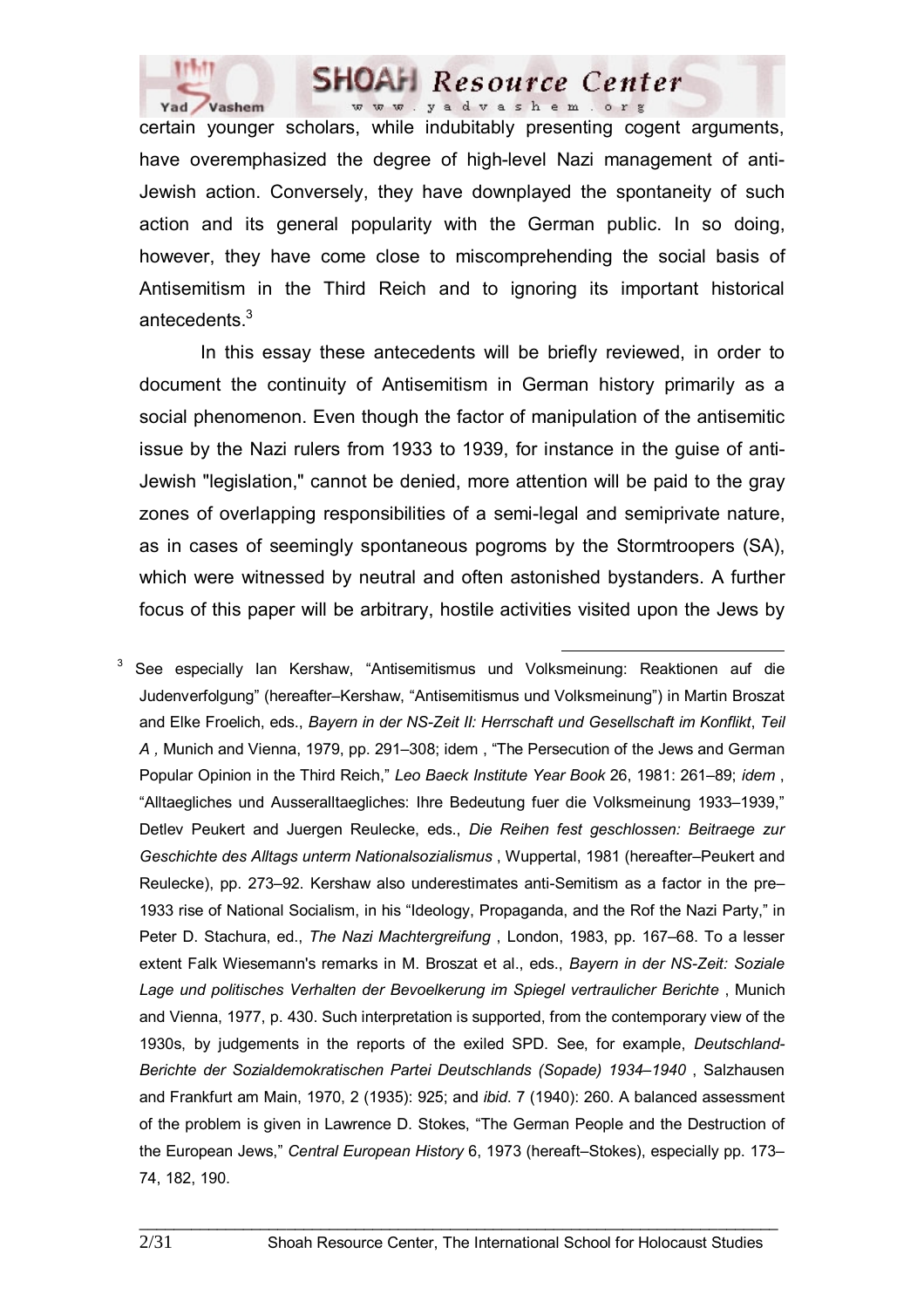

civilians or nonofficial institutions after 1933 that must be seen as a consequence of decades, if not centuries, of Antisemitism in Germany .

 No one could seriously dispute the importance of Antisemitism as a social, economic, and political force of great vitality in the history of Germany, more precisely: in the history of coexistence of Germans and Jews since the late Middle Ages.<sup>4</sup> In the centuries following the Protestant Reformation German Jews were able to improve their lot slowly, although they had to wait for the Enlightenment and for Napoleonic rule in order to experience real emancipatory progress. In the nineteenth century they gradually received full political, if not full social, rights. Significantly, the rate of Jewish integration into German society was not commensurate with the degree of political equalization - a condition that still distinguished this minority from other Germans.<sup>5</sup> As George L. Mosse, Peter G.J. Pulzer, and others have indicated, the fate of German Jews again deteriorated at the dawn of the twentieth century, as the new factor of ideology that claimed to set the Jews anthropologically apart from Gentile Germans came into play. Perhaps one of the most negative side-effects of the budding modern democracy in those decades was that Antisemitism, as a novel racist creed, could now be articulated with impunity at various political levels. Due to the efforts of such politically influential men as Heinrich von Treitschke, Max Hugo, Liebermann

- <sup>4</sup> See the relevant chapters in Max L. Margolis and Alexander Marx, *A History of the Jewish People*, New York, 1974. See also Wanda Kampmann, *Deutsche und Juden: Studien zur Geschichte des deutschen Judentums*, Heidelberg, 1963 (hereafter–Kampmann), pp. 13–34; Leo Sievers, *Juden in Deutschland: Die Geschichte einer 2000 jaehrigen Tragoedie* , Hamburg, 1979 (hereafter–Sievers), pp. 21–56 .
- 5 Reinhard Ruerup, *Emanzipation und Antisemitismus: Studien zur "Judenfrage" der buergerlichen Gesellschaft* , Goettingen, 1975 (hereafter–Ruerup), pp. 11–73; Kampmann, pp. 35–224; Sievers, pp. 83–224. For Stuttgart, see Maria Zelzer, *Weg und Schicksal der Stuttgarter Juden: Ein Gedenkbuch* , Stuttgart, n.d. (hereafter–Zelzer), pp. 20–60. For the example of Gerson von Bleichroeder, see Fritz Stern, *Gold and Iron: Bismarck, Bleichroeder, and the Buildingof the German Empire*, New York, 1977 (hereafter–F. Stern), pp. 461–93; for the example of Albert Ballin, see Lamar Cecil, Albert Ballin: *Business and Politics in Imperial Germany 1889–1918* , Princeton, 1967, pp. 3–142.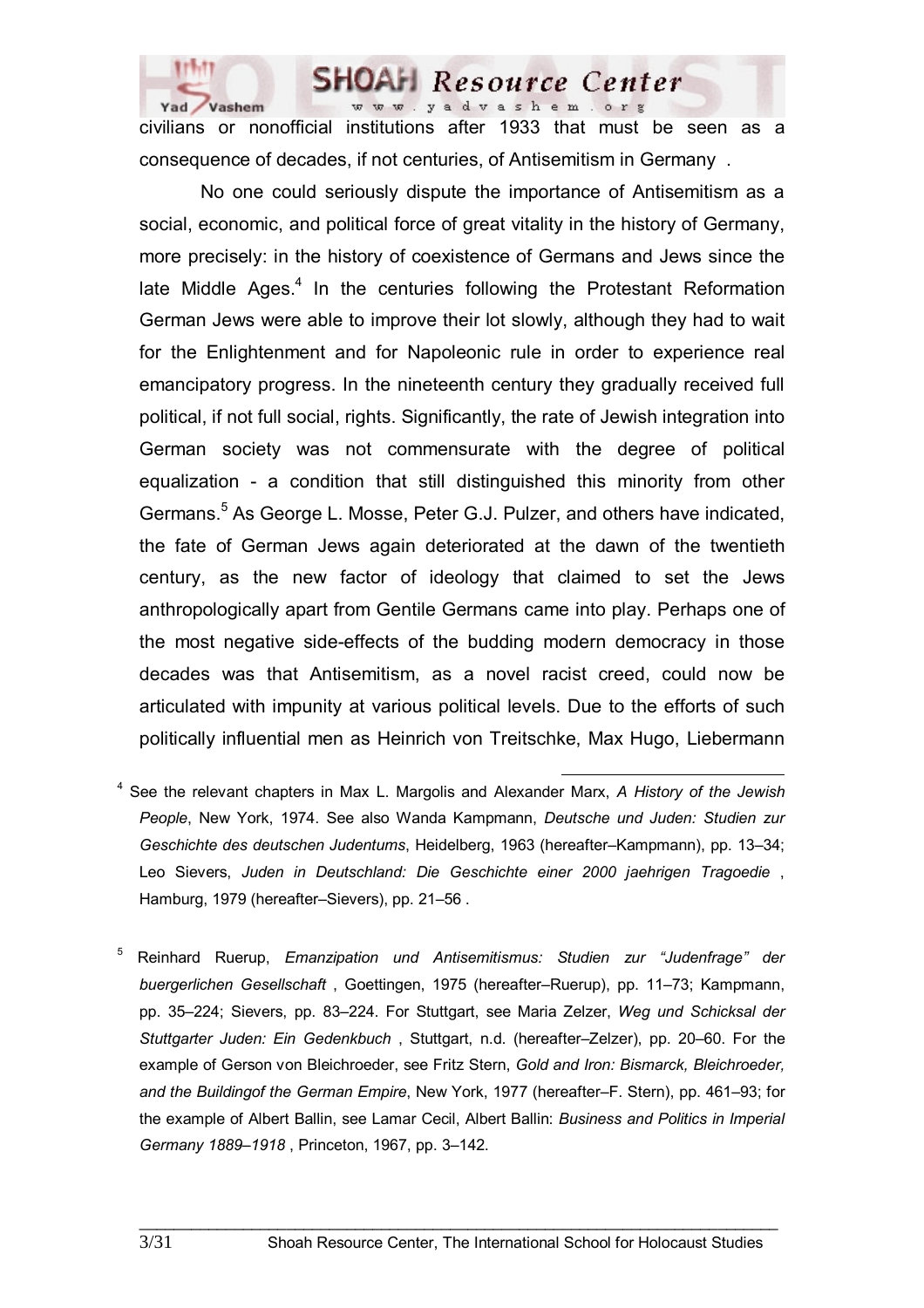

von Sonnenberg, and Heinrich Class, anti-Jewish prejudices once more had become well entrenched within German society by the time of World War I.<sup>6</sup> For many German Jews the phase of the Weimar Republic from 1918/19 to 1933 promised to complete the process of emancipation begun so prodigiously before  $1914$ .<sup>7</sup> At the outset, this impression surely seemed justified, especially when the Republic was compared with Eastern European countries.<sup>8</sup> However, precisely because the Republic became associated, in the mind of the German public, with increased liberties for Jews, it provoked further Judeo-phobia. Hence, one can argue that there was a continuation of previous antisemitic trends, notably the ideologically motivated strains of the post-Bismarckian era, facets of which eventually merged easily with the

- <sup>6</sup> George L. Mosse, *Germans and Jews: The Right, the Left, and the Search for a "Third Force" in Pre-Nazi Germany*, New York, 1971, pp. 3–76; Peter G. J. Pulzer, *The Rise of Political Anti-Semitism in Germany and Austria*, New York, 1964 (hereafter–Pulzer), pp. 76–126. See also Ruerup, pp. 74–114; F. Stern, pp. 494–531; Gordon A. Craig, *Modern Germany 1866– 1945* , New York and Oxford, 1978, pp. 83–85, 204; Richard S. Levy, *The Downfall of the Anti-Semitic Political Parties in Imperial Germany* , New Haven and London, 1975; and the pre–1914 chapters in Brewster S. Chamberlain, "The Enemy on the Right: The *Alldeutsche Verband* in the Weimar Republic, 1918–1926," PhD dissertation, University of Maryland, 1972
- 7 Donald L. Niewyck, *The Jews in Weimar Germany*, Baton Rouge and London, 1980 (hereafter– Niewyck), especially p. 12; Egmont Zechlin, *Die deutsche Politik und die Juden im Ersten Weltkrieg*, Goettingen, 1969 (hereafter–Zechlin), pp. 554–55; Heinemann Stern, *Warum hassen sie uns eigentlich? Juedisches Leben zwischen den Kriegen*, ed. Hans Ch. Meyer, Duesseldorf, 1970 (hereafter–H. Stern), p. 163; Wolfgang Scheffler, *Judenverfolgung im Dritten Reich 1933–1945* 2nd ed., Berlin, 1964, p. 15 .
- <sup>8</sup> Undoubtedly, this is why many Russian and Polish Jews came to Germany after 1918, even though some of them went on to France and the USA. See S. Adler-Rudel, *Ostjuden in Deutschland, 1880–1940: Zugleich eine Geschichte der Organisationen, die sie betreuten,* Tuebingen, 1959, pp. 64–150. For Heilbronn, see Hans Franke, *Geschichte und Schicksal der Juden in Heilbronn: Vom Mittelalter bis zur Zeit der nationalsozialistischen Verfolgungen (1050–1945)*, Heilbronn, 1963 (hereafter–Franke), pp. 106–107

\_\_\_\_\_\_\_\_\_\_\_\_\_\_\_\_\_\_\_\_\_\_\_\_\_\_\_\_\_\_\_\_\_\_\_\_\_\_\_\_\_\_\_\_\_\_\_\_\_\_\_\_\_\_\_\_\_\_\_\_\_\_\_\_\_\_\_\_\_\_\_\_\_\_

.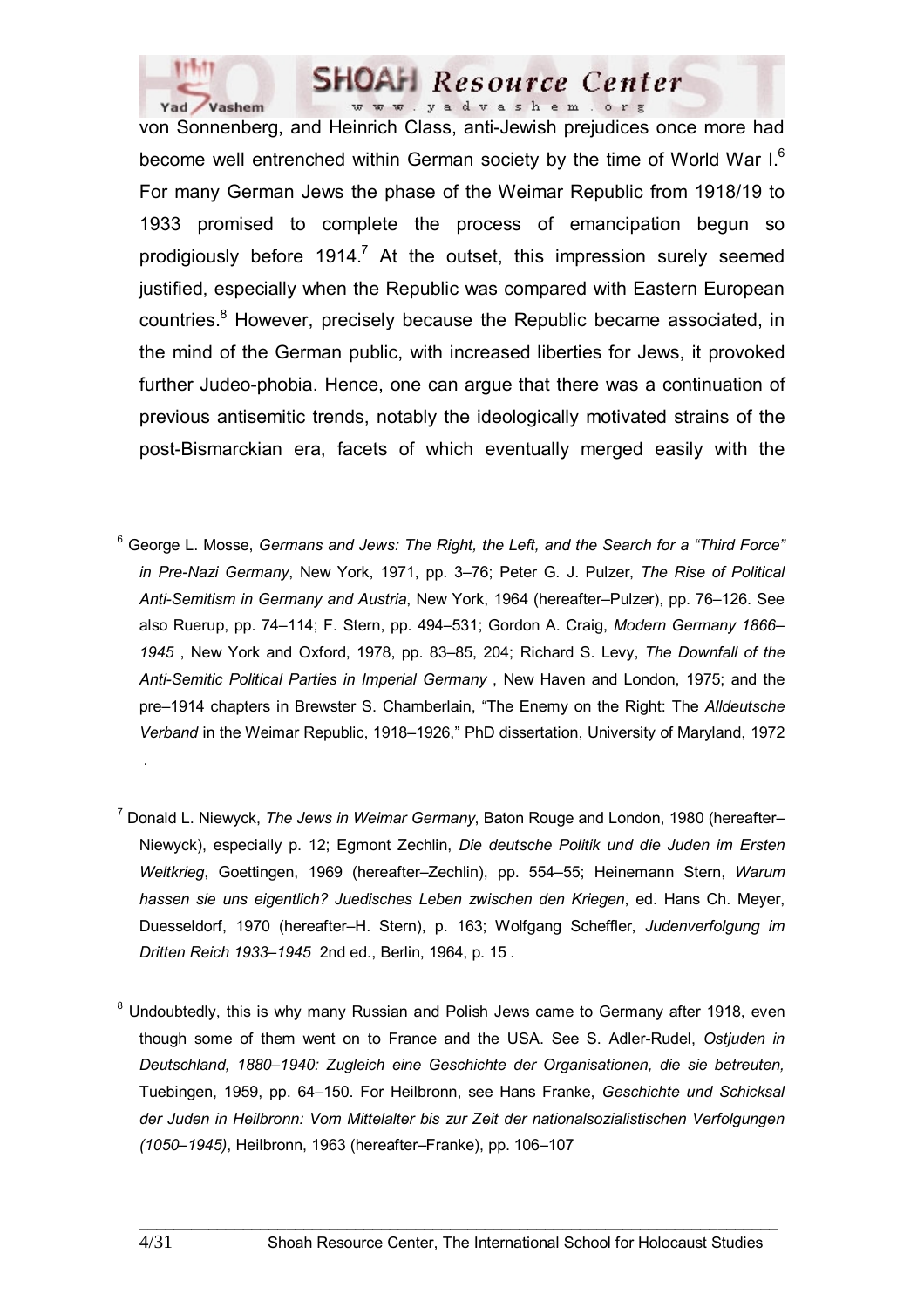

pronouncedly virulent Jew hatred of the Nazis.<sup>9</sup> Despite the fact that Jewish soldiers took full part in military activities during WWI, they were sometimes discriminated against in the armed forces, and the antisemitic German press characterized German Jews as war shirkers who would stay behind the front lines in order to engage in war-profiteering.<sup>10</sup> Antisemitism at the grass-roots level became manifest in the fall of 1918, when angry mobs in Munich and Berlin physically attacked Jews during the turmoil of the revolution,  $11$  and in 1923/24, when in several areas of the Reich, including the capital, Jewish shopkeepers were manhandled and even killed.<sup>12</sup> The concentration of Jews in certain occupations (e.g., cattle-vending and tailoring within the lower middle class, and legal and medical practice within the upper class) and their preponderance in urban locations like Berlin, Frankfurt am Stain, Hamburg, and Breslau, facilitated random attacks on and wanton discrimination against

 <sup>9</sup> This is ably shown in Monika Richarz's introduction to the book she edited, *Juedisches Leben in Deutschland: Selbstzeugnisse zur Sozialgeschichte 1918–1945*, Stuttgart, 1982, esp. pp. 28– 30, 37. Also see first-hand accounts by survivors, *ibid*., pp. 77–227. Further, see the balanced judgments rendered in a volume of essays edited by Werner E. Mosse, *Entscheidungsjahr 1932: Zur Judenfrage in der Endphase der Weimarer Republik*, 2nd ed., Tuebingen, 1966 (hereafter–W. E. Mosse). The blending of pro-Nazi and Nazi impulses of anti-Semitism is most ably described in Niewyck, pp. 46–54 .

10 Pulzer, p. 289; Zechlin, pp. 517–53; H. Stern, pp. 96–97, 106; Paul Sauer, *Die juedischen Gemeinden in Wuerttemberg und Hohenzollern: Denkmale, Geschichte, Schicksale* , Stuttgart, 1966 (hereafter–Sauer), p. 196 .

<sup>11</sup> Theodor Abel, *Why Hitler Came To Power*, New York, 1966; first printing, 1936, p. 156; George L. Mosse, *Toward the Final Solution: A History of European Racism*, New York, 1978, pp. 177–78 .

12 Julius Wissmann, "Zur Geschichte der Juden in Wuerttemberg 1924–1939" (hereafter– Wissmann) in Sauer, p. 200; Max P. Birnbaum, *Staat und Synagoge 1918–1938: Eine Geschichte des Preussischen Landesverbandes juedischer Gemeinden (1918–1938)*, Tuebingen, 1981 (hereafter–Birnbaum), p. 85 .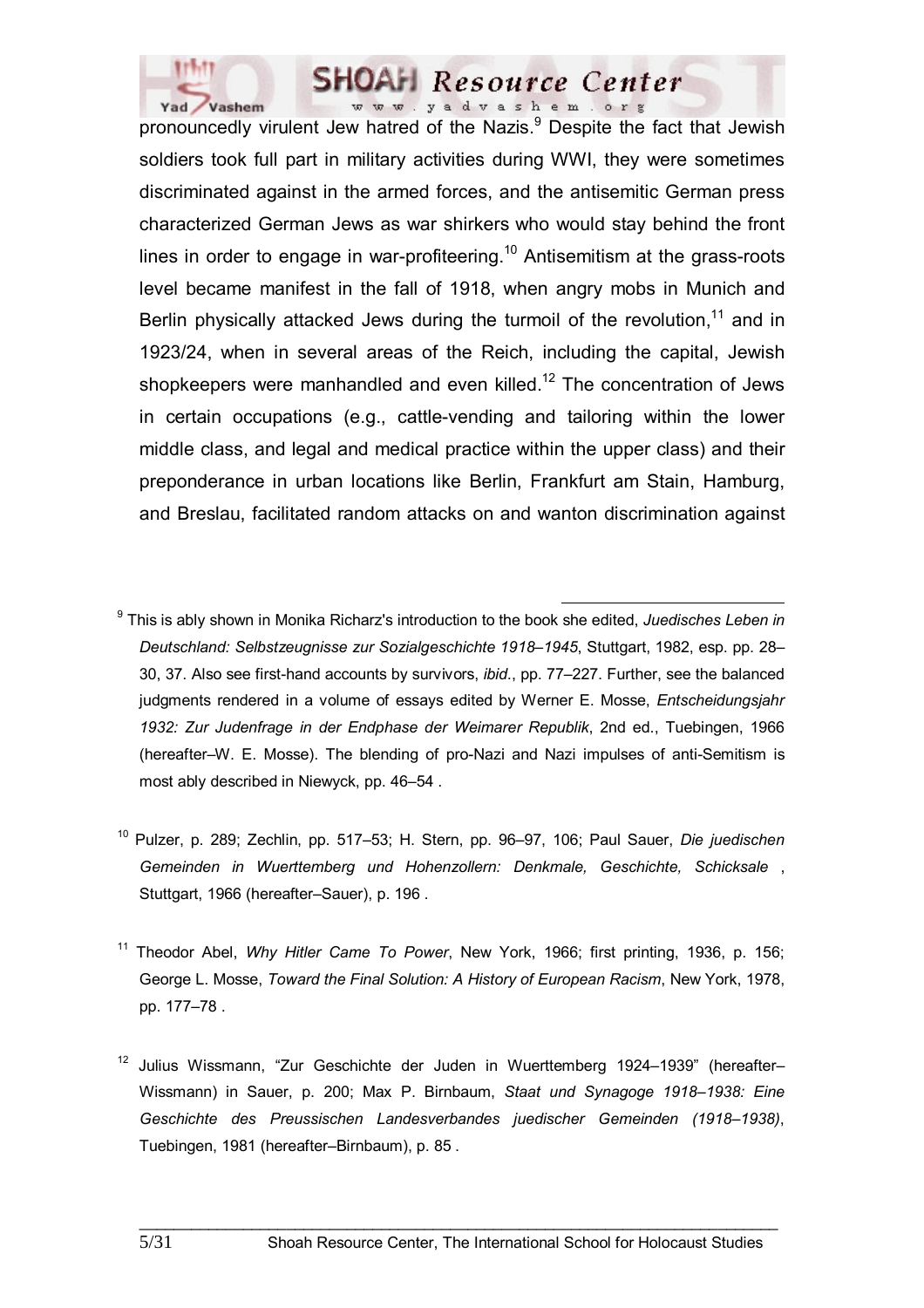

them throughout the Weimar Republic.<sup>13</sup> In her recently published memoirs, the German-Jewish physician Dr. Kaete Frankenthal writes that in the early days of the Republic she was ordered an opportunity to engage in postdoctoral studies at the University of Greifswald (hardly a mainstay of Antisemitism). Yet she did not accept the position, as she had doubts whether she would be tolerated there sufficiently to enable her to finish her studies.<sup>14</sup> 'Antisemitism, with all its well-known signs,' writes a surviving eyewitness, the German-Jewish high-school teacher Dr. Heinemann Stern, 'fully showed itself at a time when Hitler and his movement were still the object of curiosity or of casual jokes.<sup>'15</sup>

In the Weimar Republic, many of these Jew-haters turned to National Socialism because it offered them an outlet for their Antisemitism.<sup>16</sup>

- 13 For the demography and social conditions of German Jews, see Heinrich Silbergleit, *Die Bevoelkerungs- und Berufsverhaeltnisse der Juden im Deutschen Reich*, Berlin, 1930; Esra Bennathan, "Die demographische und wirtschaftliche Struktur der Juden," in W. E. Mosse, pp. 87–131; Gerhard Schulz, *Aufstieg des Nationalsozialismus: Krise und Revolution in Deutschland*, Frankfurt am Main, 1975 (hereafter–Schulz), pp. 615–17. As an impressionistic account of Jews in Frankfurt, see Valentin Senger, No. 12 *Kaiserhofstrasse* , New York, 1980, pp. 9–53.
- 14 Kaete Frankental, *Der dreifache Fluch: Juedin, Intellektuelle, Sozialistin: Lebenserinnerungen einerִ rztin in Deutschland und im Exil* , Frankfurt am Main, 1981 (hereafter–Frankethal), p. 99. Also see the examples in G. L. Mosse, *Final Solution*, pp. –79; Niewyck, pp. 55–81; Franke, p. 110; Stern, pp. 104–05, 163–80; Michael H. Kater, *Studentenschaft und Rechtsradikalismus in Deutschland 1918–1933 : Eine sozialgeschichtliche Studie zur Bildungskrise in der Weimarer Republik*, Hamburg, 1975, pp. 146–47; Franz Hundsnurscher and Gerhard Taddey, *Die Juedischen Gemeinden in Baden: Denkmale, Geschichte, Schicksale* , Stuttgart, 1968, p. 22. In more general terms: Zechlin, p. 565; Alex Bein, *Die Judenfrage: Biographie eines Weltproblems*, Stuttgart, 1980 (hereafter–Bein), Vol. 1, p. 371 .
- $15$  H. Stern, p. 168. As in this case, all translations of original German texts into English are by the author .
- 16 This connection is explained in Michael H. Kater, *The Nazi Party: A Social Profile of Members and Leaders, 1919–1945*, Cambridge, Mass., 1983 (hereafter–Kater, Nazi Party), pp. 19–71.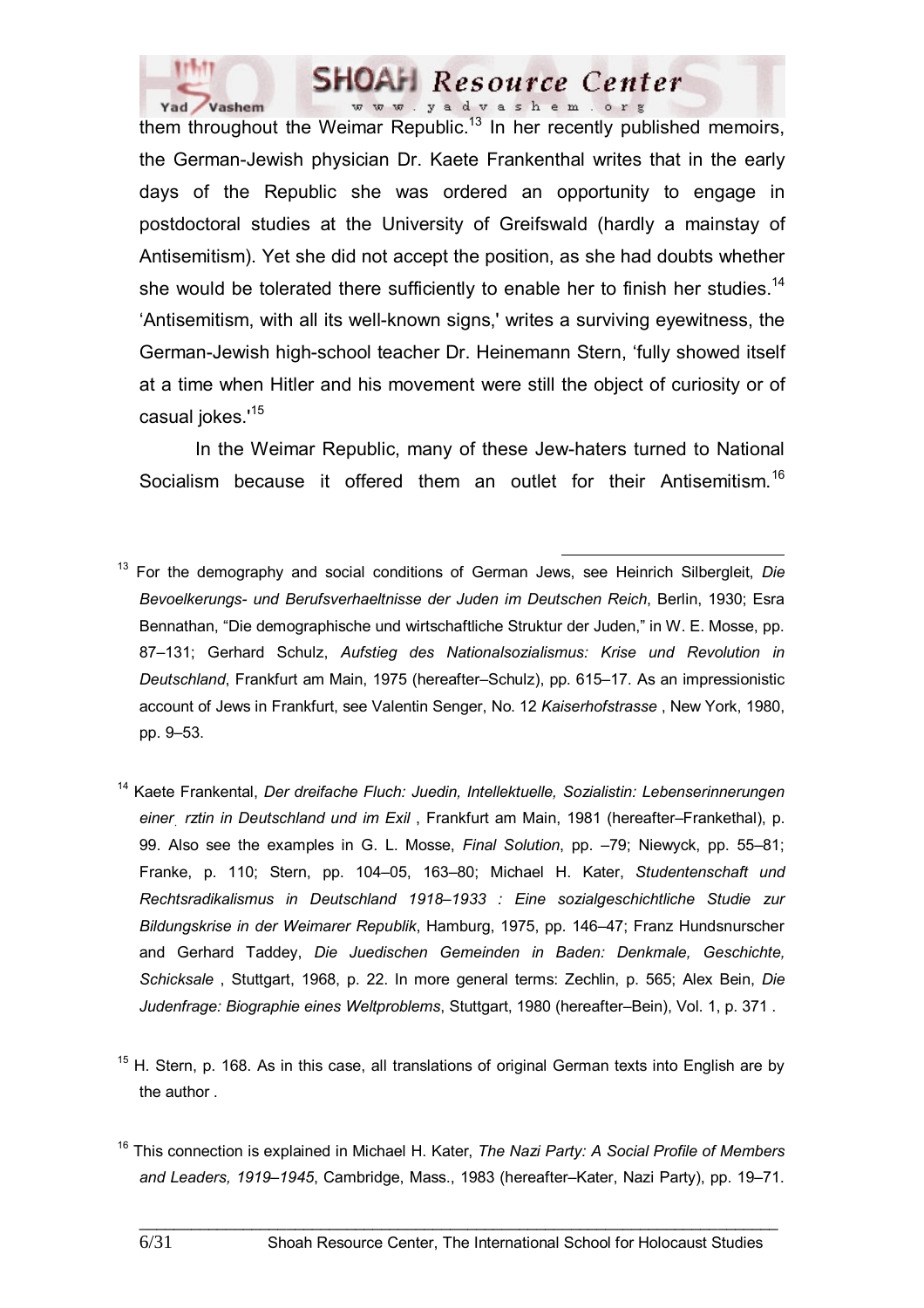

Historically, many privately or spontaneously executed acts of Antisemitism during the early years of the Third Reich can be linked to precedents perpetrated by vicious antisemites in the republican era. Hence in Hanover, at a public meeting in July 1922, after local Nazi leader Gustav Seifert had blamed all of Germany's ills on the influx of Eastern Jews, his remarks were loudly applauded by the audience.<sup>17</sup> The Nazis formulated a specifically anti-Jewish platform as part of their February 1920 program and toward the end of the Republic they reiterated that in a Third Reich Jews would be deprived of their rights by legal process.<sup>18</sup> They consistently fanned the flames of Antisemitism by the fabrication and distribution of hate propaganda, especially after 1929. Their tirades were ingeniously contrived to cater to all manner of German groups, whatever their antisemitic motives. Many German women, for instance, customarily bore grudges against Jews for religious or aesthetic reasons, so the Nazis tried to reach them on those grounds.<sup>19</sup> Since in some areas of Germany, predominantly the small towns and rural districts, the myth of Jewish ritual killings of young Christian boys was still given credence, *Der* 

 $\overline{a}$ See also Peter H. Merkl, *Political Violence under the Swastika: 581 Early Nazis*, Princeton, 1975, passim .

- 17 John Farquharson, "The NSDAP in Hanover and Lower Saxony 1921–26," *Journal of Contemporary History*, Vol. 8, No. 4, October 1973, p. 110 .
- 18 Niewyck, p. 53, Karl A. Schleunes, *The Twisted Road to Auschwitz: Nazi Policy Toward German Jews 1933–1939*, Urbana, Ill., 1979 (hereafter–Schleunes), p. 70 .
- 19 See the reference to *Unsittlichkeit* (immorality) in an anti-Jewish flyer, "Wohnungsnot und Juden-Einwanderung," n.d. [appr. 1929], Staatliches Archivlager Goettingen, Gauarchiv Ostpreussen, Stiftung Preussischer Kulturbesitz, microfilms Niedersaechsisches Staatsarchiv Bueckeburg (hereafter–SAG), SF 6826, GA/101. Examples of rabid anti-Semitism among German women of the upper classes are to be found in Guida Diehl, *Die Deutsche Frau und der Nationalsozialismus*, Eisenach, 1933, pp. 15, 56; Hildegard Passow, "Juedische Greuelpropaganda," Informationsdienst der NSF (Deutscher Frauenorden), No. 11, Munich, April 8, 1933, Hoover Institution on War, Revolution and Peace, Stanford, NSDAP Hauptarchiv, microfilm 13/254 .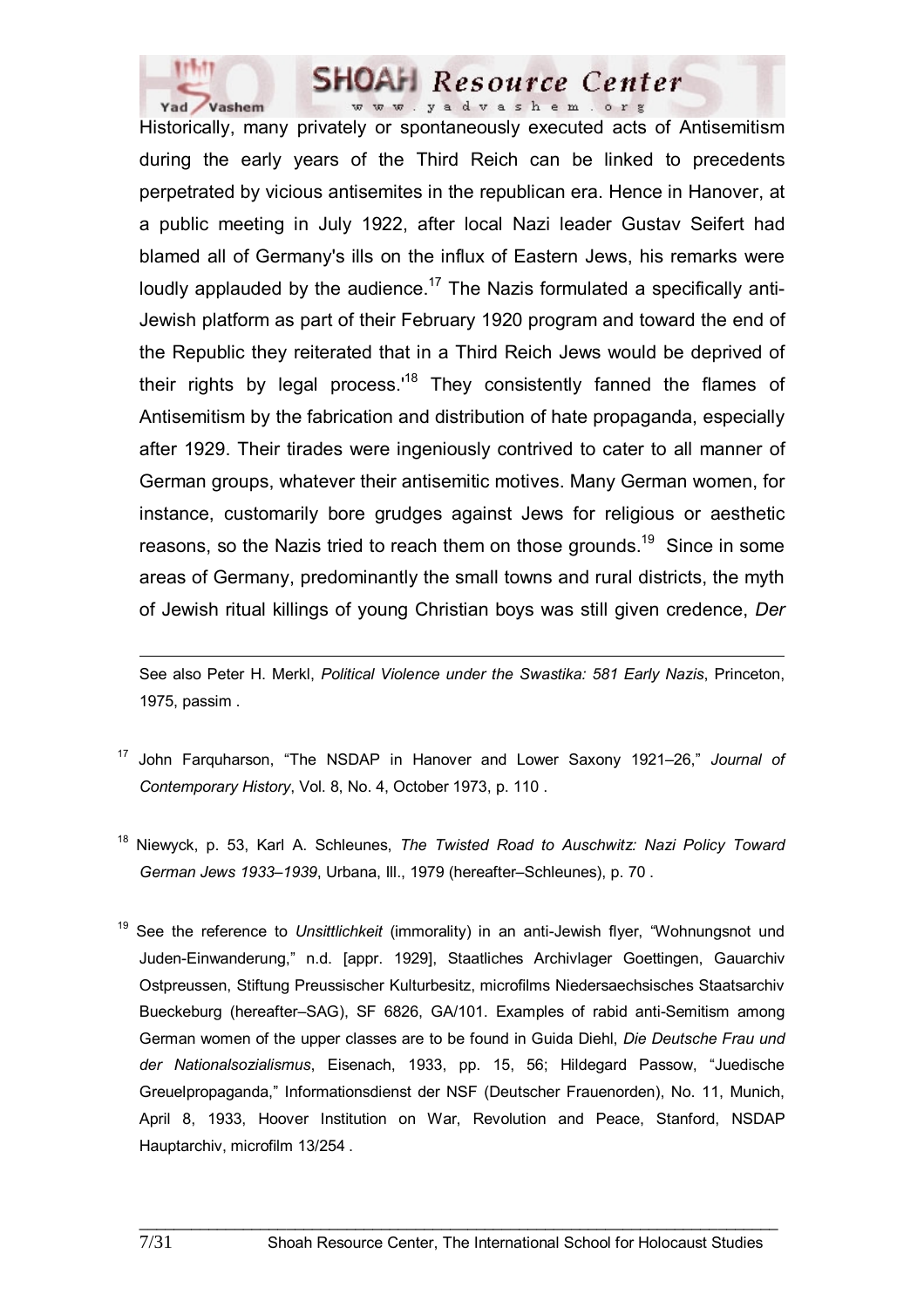

*Stuermer*, the weekly paper of Nuremberg Jew-baiter Julius Streicher, published spurious evidence on Jewish child-murders that was received from as far afield as East Prussia.<sup>20</sup>

 Many Germans of the Weimar Republic resented the Jews as economic rivals, be they doctors or lawyers within the upper segments of German society, $21$  or shopkeepers and tradesmen in the lower middle class.  $22$ The latter found a particularly accommodating political champion in Adolf Hitler, and the Fuehrer and his lieutenants in turn fully exploited the Antisemitism of carpenters, greengrocers, and their likes. The durability of this alliance must be regarded as one of the chief reasons for the success of the Nazi movement until 1933. Examples of this mutually complementary relationship are plentiful. In January 1928 a paperhanger from Rheinish Krefeld sent a linocut he had made to the regional Nazi Party headquarters; it depicted a National-Socialist knight galloping over a Jewish dragon.<sup>23</sup>

 Three years later East Prussian tobacco vendors were said to be joining the Nazis because of the competition in the trade by "Eastern Galician Jews." <sup>24</sup>

 It must be said that the Nazis appealed to these feelings with a great deal of sensitivity, and it is entirely possible that with their clever slogans and

- 20 Correspondence of *Der Stuermer* with NSDAP chapter Koenigsberg, December 1932, SAG, SF 6818, GA–29 .
- 21 See Kater, *Nazi Party* , pp. 67–68, 110–11 .

 $22$  The anti-Semitism of the lower-middle-class members in the Weimar Republic is treated in Heinrich August Winkler, *Mittelstand, Demokratie und Nationalsozialismus: Die politische Entwicklung von Handwerk und Kleinhandel in der Weimarer Republik*, Cologne, 1972 (see, for instance, p. 177). See also Schulz, p. 618 .

Enclosure with letter from Beil to Gauleitung Ruhr, Krefeld, January 14, 1928, Hauptstaatsarchiv Duesseldorf, RW 23/NSDAP, GauleitungRuhr .

\_\_\_\_\_\_\_\_\_\_\_\_\_\_\_\_\_\_\_\_\_\_\_\_\_\_\_\_\_\_\_\_\_\_\_\_\_\_\_\_\_\_\_\_\_\_\_\_\_\_\_\_\_\_\_\_\_\_\_\_\_\_\_\_\_\_\_\_\_\_\_\_\_\_

<sup>24</sup> Brettschneider to Heidrich. Elbing, January 23, 1931, SAG, SF 6819, GA-35.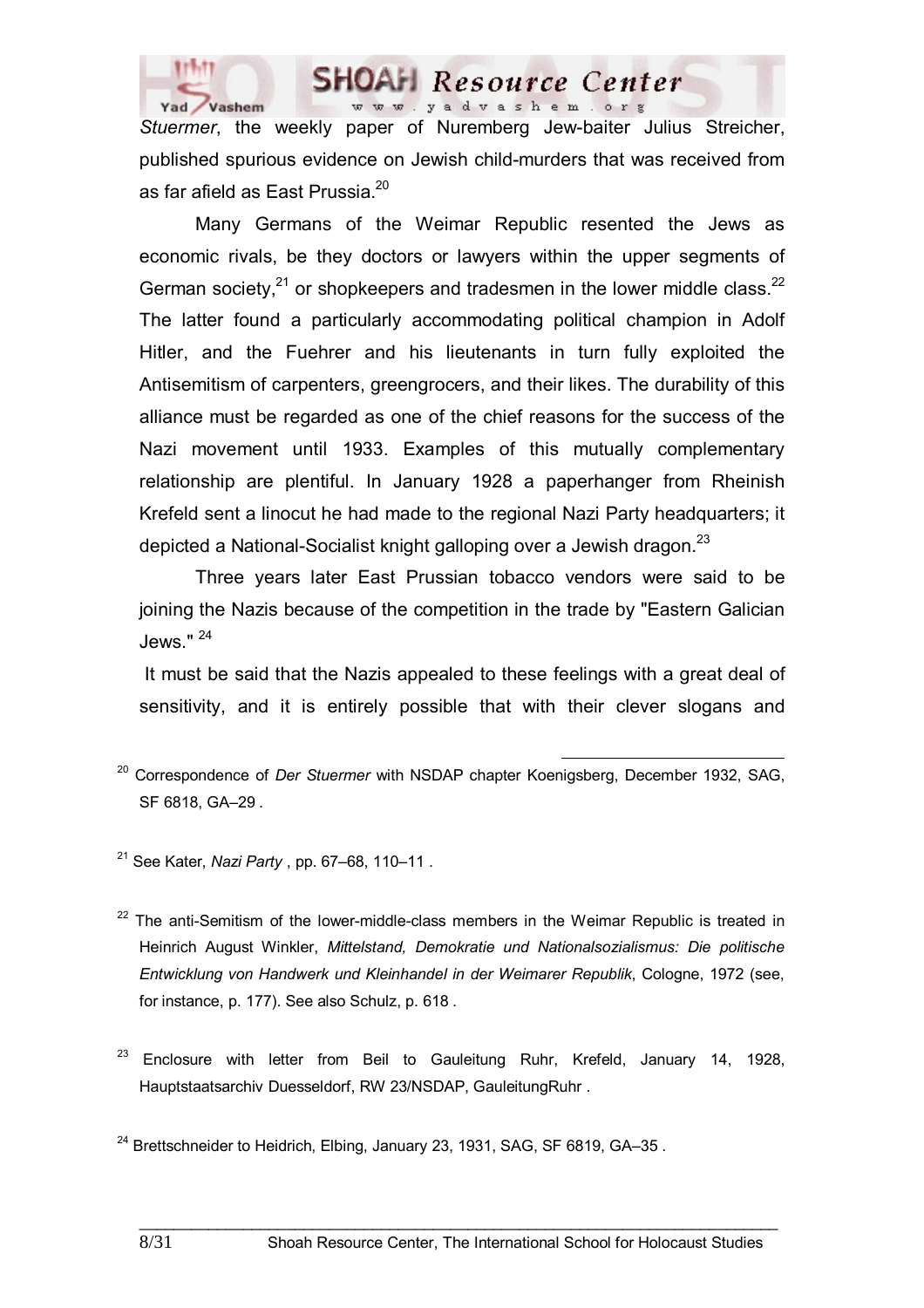

specious but effective argumentation they inculcated antisemitic resentment among those members of the lower middle class who had formerly been neutral or impervious. A case in point is the well-known Nazi campaign against German chain stores, many of which were indeed owned by Jews, in the midst of the Great Depression in December 1930. The Nazi allegation, directed toward Gentile shopkeepers and corner-store proprietors, that "Jewish department stores are destroying the retail trade," not only fell on the open ears of those who had started to suffer from economic setbacks and were, typically, blaming the Jews already, but it may also have reached and converted to Nazism those who were afraid of running into trouble in the future. Squarely, the Nazis told them who would be responsible on all counts: the Jews. Hence new antisemites could easily have been reared.<sup>25</sup> It was at about this time, after the Nazis had made astonishing gains in the September 1930 elections, that the first serious anti-Jewish pogrom broke out in Berlin, orchestrated, it is true, by the Nazi Wolf Heinrich Graf von Helldorf, but staged by people who, if they were National Socialists, certainly had not been compelled to join Hitler's movement by anything but their own decision, however that was motivated.<sup>26</sup>

 During the early days of the Third Reich the German Jews were not persecuted within the framework of a rationally conceived scheme nor according to a secret master plan, although Hitler's instinctive antipathy to them always remained, implicitly, the ideal guideline. After January 30, 1933,

The Nazis argued wrongly, but, according to lower-middle-class shopkeeper mentality, utterly convincingly, when they said: Cheap merchandise, manufactured under the personal direction of Jews, is flooding the Christmas market. The golden calf is playing the role of the Christ child! With typically Jewish cynicism one rabbi says: Too bad that Mary did not bear two Jesus boys. Had she done so, our people could now double their Christmas sales!!!' (flyer, "Die Christus ans Kreuz schlugen, machen das Weihnachts-Geschaeft!" Koenigsberg, n.d. [shortly before December 12, 1930], SAG, SF 6826, GA–101). See also Thomas Childers, *The Nazi Voter: The Social Foundation of Fascism in Germany, 1919–1933*, Chapel Hill and Lon, 1983.

 $26$  Frankenthal, p. 237. See also Franke, p. 108; Birnbaum, p. 186.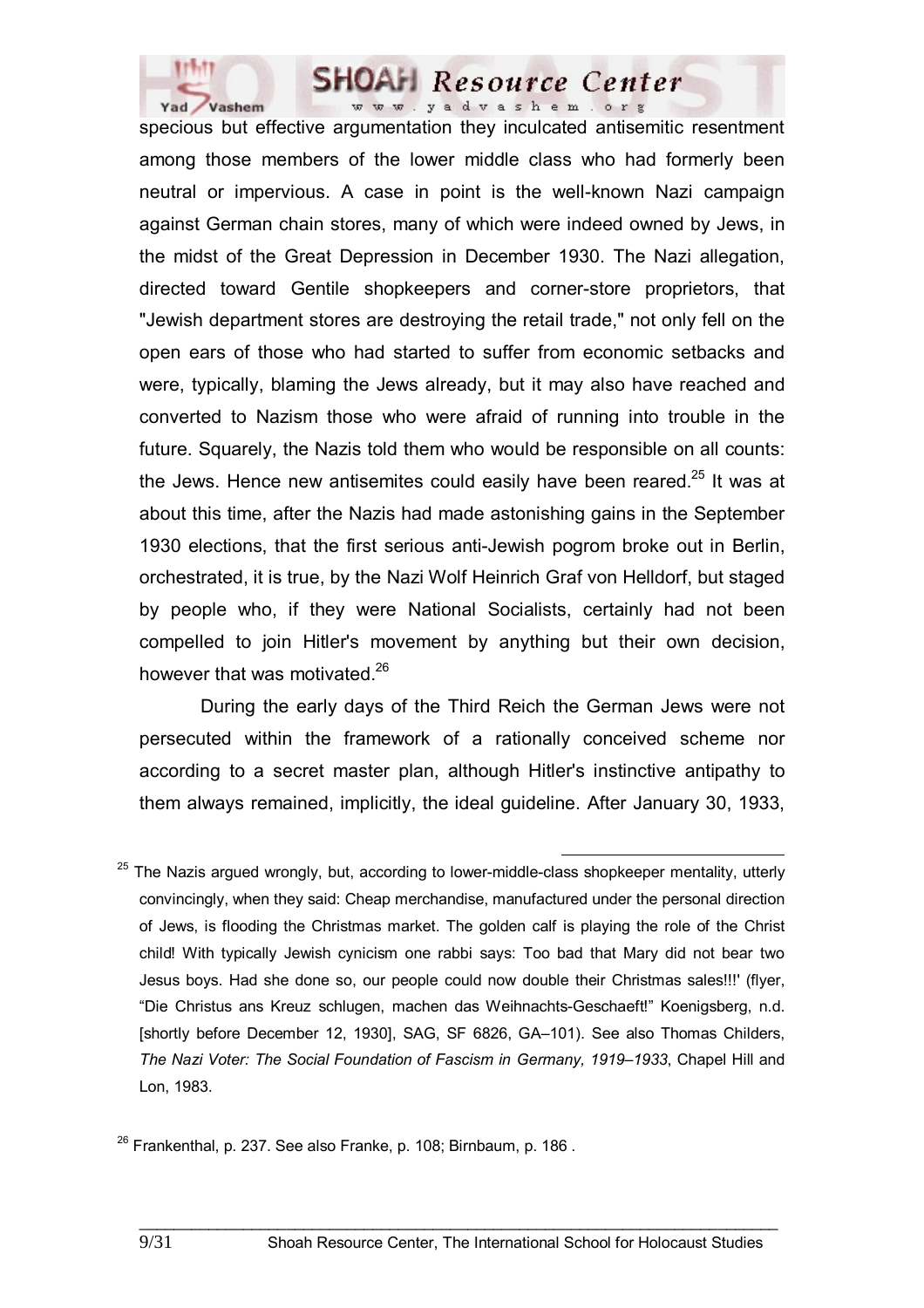

Nazi policy against the Jews came to resemble a pattern of interactions between private or personal initiative, semi-legal activities (in which the avantgarde of the Nazi Party, notably the SA, were often pitted against the more temperate officials of the state), and, Finally, governmental legislation. Such legislation was introduced relatively haphazardly and appeared to touch only on major aspects of what was officiously called the "Jewish Question," but it was intended to be synchronized with the less official action. Evidently Hitler and his cronies hoped that such action would in itself suffice to motivate the German Jews to leave the country. Paradoxically, when popular and official persecutions did begin, the opportunities for Jewish emigration abroad were progressively curtailed until, in the end, Hitler and his followers consolidated and carried out the plan of the Final Solution.<sup>27</sup>

 Prior to the outbreak of World War II, official antisemitic policy, which not only lacked the sanction of populist initiative but transpired entirely beyond the control and even knowledge of the common people, was implemented at two levels: that of the state and of the party. This distinction is important, because activities at the party level -at least potentially -allowed for the participation of "Aryan" civilians and thus could provide visible proof of the kind of popular, spontaneous Antisemitism which the Nazis were always at great pains to demonstrate, particularly to foreign critics. There were two main ordinances at the governmental level, and two additional lines of action at the party level that were government-inspired and officially supported. The first governmental law against German Jews was the one regarding the "Reconstitution of the Civil Service" of April 7, 1933, and it was later followed by the Nuremberg race legislation of September 15, 1935.<sup>28</sup> The anti-Jewish

- $27$  The background for the above is in Hans Mommsen, "Der nationalsozialistische Polizeistaat und die Judenverfolgung vor 1938," *Vierteljahreshefte fuer Zeitgeschichte* 10, 1962: 68–77; Schleunes; Uwe Dietrich Adam, *Judenpolitik im Dritten Reich*, Duesseldorf, 1979 (hereafter– Adam); and Raul Hilberg, *The Destruction of European Jews*, Chicago, 1967, pp. 18–105. Also see Mommsen, "Die Realisierung des Utopischen: Die Endloesung der Judenfrage' im Dritten Reich,'" *Geschichte und Gesellschaft* 9, 1983: 381–420 .
- 28 Partial text is in Gerd Ruehle, *Das Dritte Reich: Dokumentarische Darstellung des Aufbaues der Nation*, Berlin, 1933, pp. 112–13, and cf. p. 145. The most exhaustive interpretation of this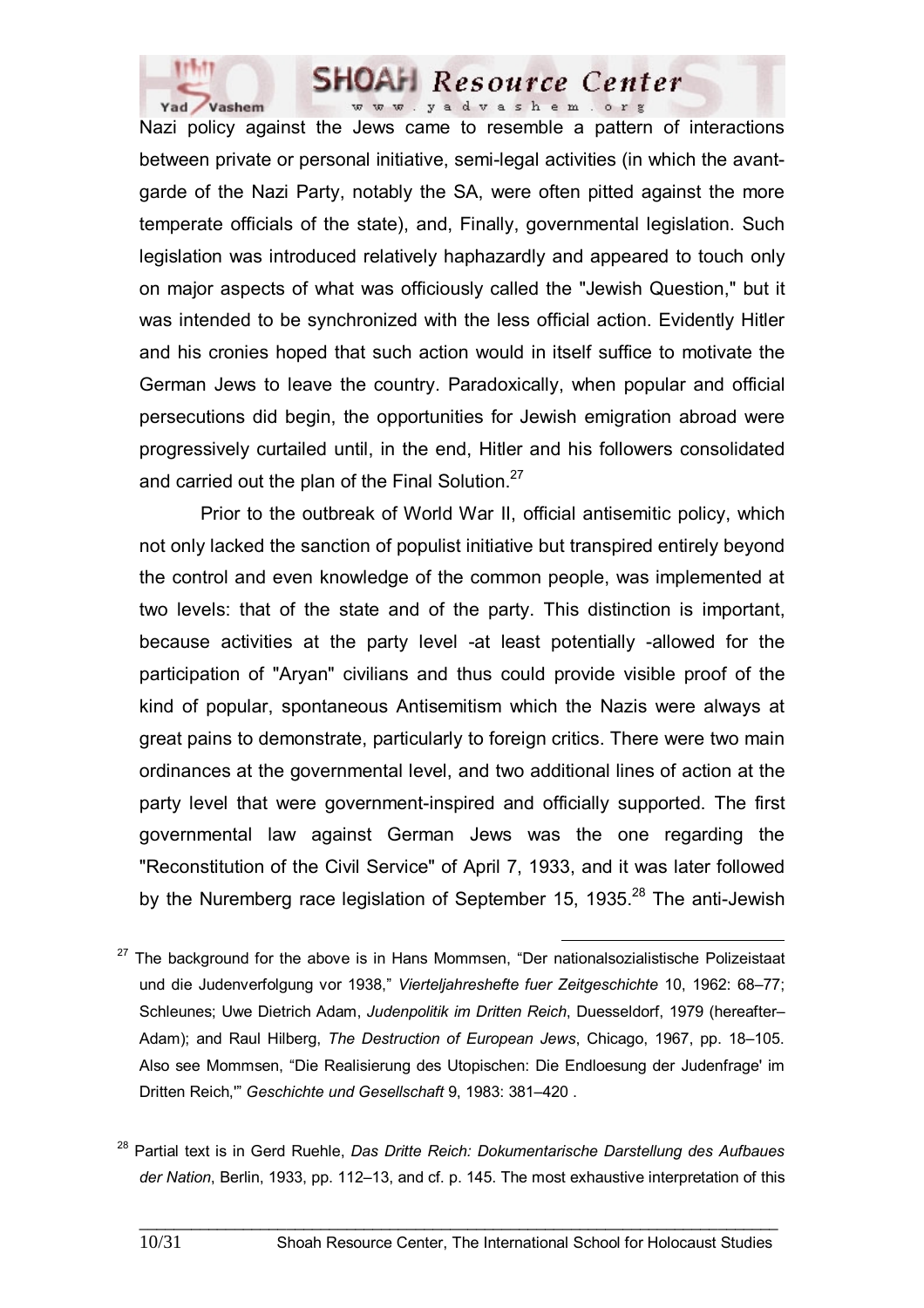

machinations instigated by agencies of the NSDAP consisted of the boycott of April 1, 1933, and the events of the so-called *Reichskristallnacht* of November 9 to 10, 1938, about which much has already been written. $^{29}$  In both these scenarios, the main protagonists were members of the predatory SA. Taking his cue from these Brown Shirts, who had been molesting Jews - especially those with small and medium-sized business - indiscriminately since the political takeover at the end of January 1933, Hitler, while trying to ensure full control over the SA, decided to give them free reign in the boycott of Jewish businesses and offices on April 1, 1933, thereby attaining several goals at once. First, he could teach German Jews a harsh lesson by letting them know that his brand of Antisemitism was not trivial but serious.<sup>30</sup> Second, he was

 $\overline{a}$ law is still that in Hans Mommsen, *Beamtentum im Dritten Reich: Mit ausgewaehlten Quellen zur nationalsozialistischen Beamtenpolitik*, Stuttgart, 1966, pp. 39–61. See also Adam, pp. 51–64. See Gerd Ruehle, Das Dritte Reich: Dokumentarische Darstellung des Aufbaues der Nation: Das dritte Jahr 1935, Berlin, 1935, pp. 254–58, 277–82; Schleunes, pp. 120–32; Adam, pp. 114–44 .

- 29 A contemporary Nazi interpretation of *Reichskristallnacht* and its consequences is provided in Gerd Ruehle, *Das Dritte Reich: Dokumentarische Darstellung des Aufbaues der Nation: Das sechste Jahr 1938*, Berlin, 1938, pp. 394–404. Critically and in the context of other official antisemitic measures: Karl Dietrich Bracher, *The German Dictatorship: The Origins, Structure, and Effects of National Socialism*, New York and Washington, 1972, pp. 366–68; Hermann Graml, *Der 9. November 1938: "Reichskristallnacht,"* Bonn, 1958; Helmut Genschel, *Die Verdraengung der Juden aus der Wirtschaft im Dritten Reich*, Goettingen, 1966, pp. 177–217; Schleunes, pp. 214–54; Adam, pp. 204–16. For local examples of how the destruction was organised see, in the case of Mannheim, Hans Joachim Fliedner, *Die Judenverfolgung in Mannheim 1933–1945*, Stuttgart, 1971 (hereafter–Fliedner), pp. 199–204; in the case of Stuttgart, Zelzer, pp. 194–96 .
- In 1933 and even later, there was a sizeable number of German Jews who either did not believe Hitler's judeophobic utterances or – worse – pretended to identify themselves with them by pointing their fingers at "bad" Germans or allegedly inferior Eastern Jews. For the period before April 1, 1933, see the evidence in Peter Hanke, *Zur Geschichte der Juden in Muenchen zwischen 1933–1945*, Munich, 1967 (hereafter–Hanke), pp. 106–108; Frankenthal, p. 235; entry for March 28, 1933, in Erich Ebermayer, *Denn heute gehoert uns Deutschland. Persoenliches und politisches Tagebuch: Von der Machtergreifung bis zum 31. Dezember 1935*, Hamburg and Vienna, 1959, p. 49. See also Fliedner, p. 45; Carl J. Rheins, "Deutscher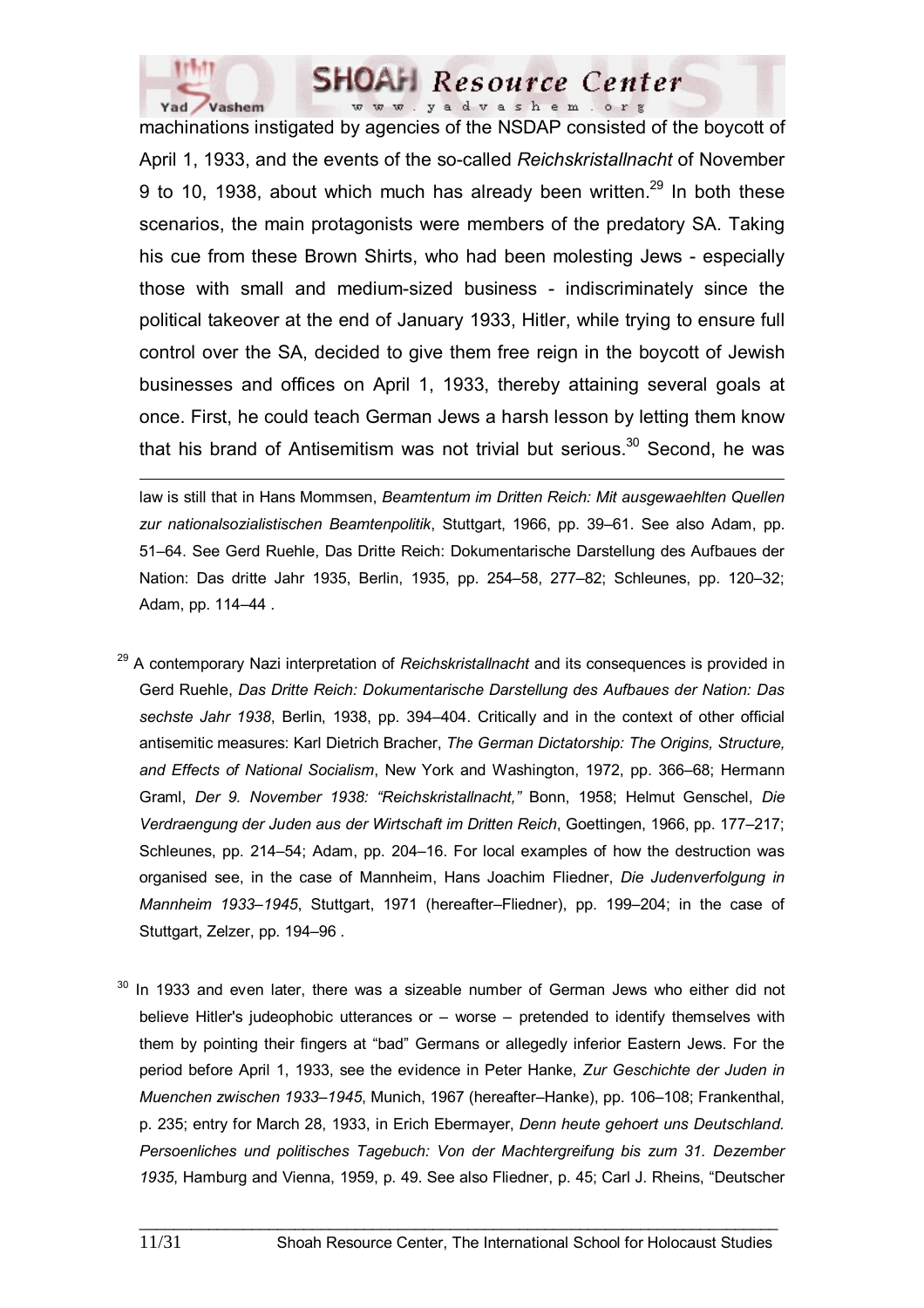

able, momentarily at least, to placate the impatient Brown Shirts who were increasingly crying out for the fulfillment of a "second" Nazi revolution; at the same time he could attempt to contain them. And third, he could utilize these initial anti-Jewish measures to gain a sense of future direction for himself, in terms of how far the German people would be prepared to go, the Jewish reaction with a view to emigration, and the technical and logistic aspects of the implementation of antisemitic policy .

 Consequently, the boycott of Jewish businesses and professional offices was launched on April 1 and continued for days thereafter, engineered by the SA and, in certain localities, by the SS. The efficiency of its execution apparently left much to be desired, certainly in the eyes of the government. And this is of prime significance for the purposes of this exposition. For example, the fact that the boycott was allowed to get out of hand locally, and

 $\overline{a}$ Vortrupp, Gefolgschaft deutscher Juden 1933–1935," *Leo Baeck Institute Yearbook* 26, 1981: 207–29; Hans-Joachim Schoeps, "*Bereit fuer Deutschland": Der Patriotismus deutscher Juden und der Nationalsozialismus: Fruehe Schriften 1930 bis 1939: Eine historische Dokumentation* , Berlin, 1970, pp. 9–166; example Toni Ullstein in Hermann Zondek, *Auf festem Fusse: Erinnerungen eines juedischen Klinikers* , Stuttgart, 1973, p. 171. Especially telling is the telegram by the Jewish *Centralverein* functionary Dr. Julius Brodnitz to Hitler [Berlin], March 23 [1933]: "Zusammenstellung der Schritte, die der Centralverein Deutscher Staatsbuerger Juedischen Glaubens e.V. gegen die Greuelpropaganda des Auslandes [!] unternommen hat," n.d. [1933], SAG, SF 6818, GA–29. For Goering's role in this see Birnbaum, p. 225, n. 3. The examples of the Jewish Professor Otto Lubarsch, at the medical faculty of the University of Berlin, and (honorary) Professor Paul Nikolaus Cossmann, in Munich, are particularly tragic. Both were hyper-nationalistic and on the verge of Antisemitism. Lubarsch greeted Hitler's rise to power with enthusiasm. He died in April 1933 before the Nazis could touch him, but Cossmann was deported and killed in Theresienstadt (1942). On Lubarsch, see Walter Stoeckel, *Erinnerungen eines Frauenarztes* , ed. Hans Borgelt, Munich, 1966, p. 180; Otto Lubarsch, *Ein bewegtes Gelehrtenleben: Erinnerungen und Erlebnisse, Kaempfe und Gedanken* , Berlin, 1931, pp. 539–68. On Cossmann, see George F. W. Hallgarten, *Als die Schatten fielen: Erinnerungen vom Jahrhundertbeginn zur Jahrtausendwende* , Frankfurt am Main, 1969, pp. 67–76; Else Behrend-Rosenfeld, *Ich stand nicht allein: Erlebnisse einer Juedin in Deutschland 1933–1944* , 2nd ed., Frankfurt am Main, 1963 (hereafter- Behrend- Rosenfeld), pp. 118- 19, 159- 60, 171; Rolf Hochhuth's introduction to Joseph Goebbels, *Tagebuecher 1945: Die Letzen Aufzeichnungen,* Hamburg, 1977, p.26. For the third mind-boggling example of a few Stuttgart Jews who wished to join the NSDAP after 1933, see Zelzer, p.161 (see also pp. 99- 105).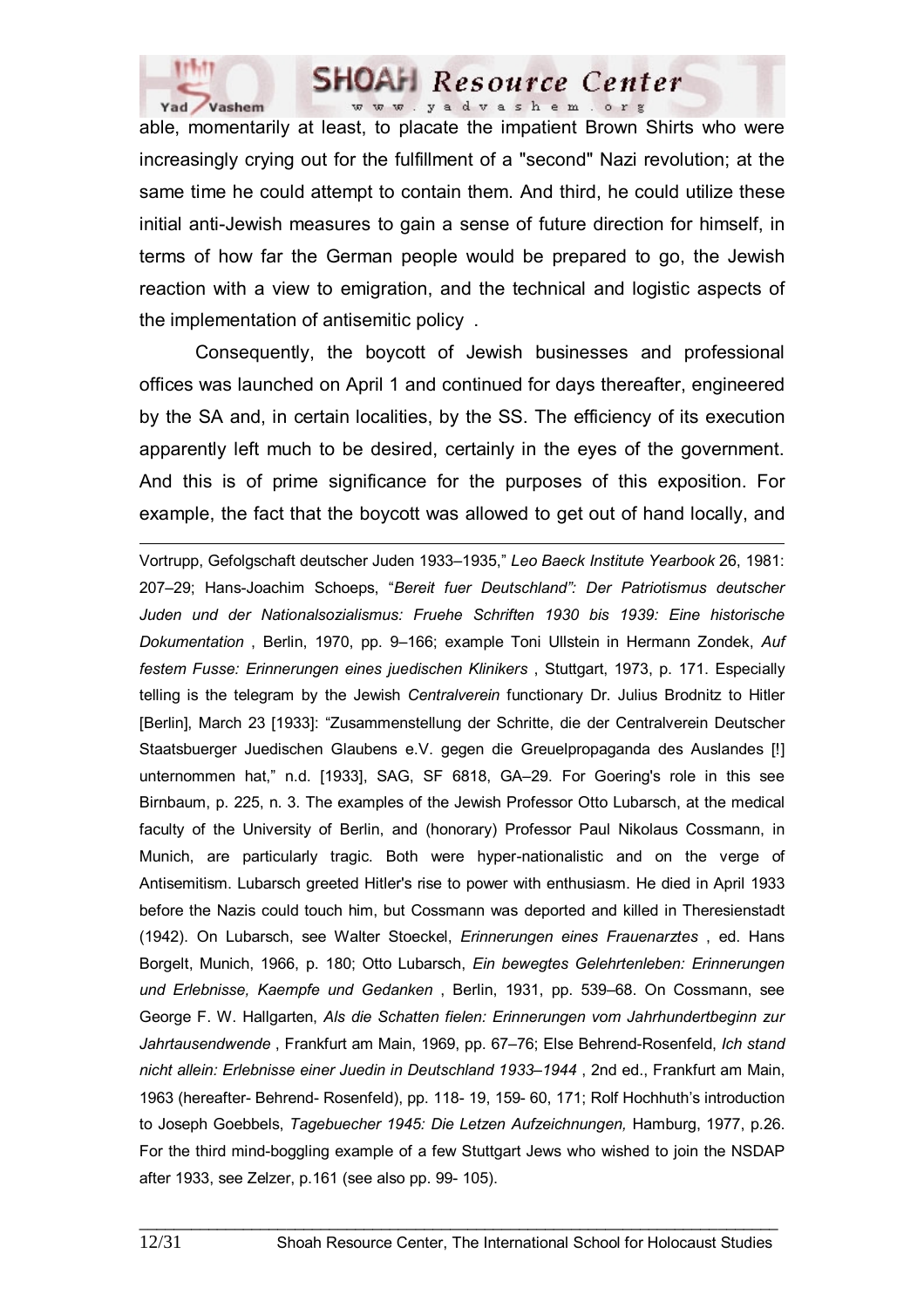

that in some areas, such as East Prussia and Lueneburg, it was begun several days ahead of schedule, goes a long way to fit the thesis of antisemitic spontaneity and to contradict the elements of planning, direction, and manipulation of the "Jewish Question" by officials of the Nazi regime, whose existence has commonly been posited.<sup>31</sup>

 The period from March to early August 1933 in particular was one of unbridled SA violence throughout Germany.<sup>32</sup> Its perpetrators claimed that this violence was justified on "revolutionary" grounds, and in this form, Adolf Hitler, the supreme revolutionary, tacitly approved of it, although as Chancellor of the Reich he was pledged to safeguard the time-honored institutions of state. The violence was directed against anyone who was regarded as an enemy of the regime, and particularly against the Jews. One may argue that much of the terror perpetrated by bands of SA-men was carefully monitored by some responsible SA command post, which in turn was linked to a certain official agency of the regime, and hence that any actions against Jews, for instance, were decreed from above or at least officially sanctioned. But there are two considerations that serve to refute this view. One is the simple fact that at that time in Germany the SA comprised approximately two million men over the age of 17, or roughly 10 percent of the entire civilian male population in the

The customary interpretation of the boycott is as in Stokes, p. 172. The "planning" is also stressed in Schleunes, pp. 62–91, although on pp. 79, 84, 85 the author mentions interesting capricious incidents. See also Adam, pp. 60–61, 86; and Jeremy Noakes and Geoffrey Pridham, eds., *Documents on Nazism, 1919–1945* , London, 1974 (hereafter–Noakes and Pridham), p. 461. The indiscriminate action just prior to April 1, 1933, is documented in anonymous [Centralverein East Prussia] to Centrale, Berlin [Koenigsberg], March 27, 1933, SAG, SF 6818, GA–29 (for East Prussia); and Klaus-Dieter Krohn and Dirk Stegmann, "Kleingewerbe und Nationalsozialismus in einer agrarisch-mittelstaendischen Region: Das Beispiel Lueneburg 1930–1939," *Archiv fuer Sozialgeschichte* 17, 1977: 87–88. See also *ibid*. , pp. 88–90, for other "extracurricular" boycott activities (for Lueneburg).

 $32$  Eric G. Reiche. "From 'Spontaneous' to Legal Terror: SA. Police, and the Judiciary in Nuernberg, 1933–34," *European Studies Review* 9, 1979: 240 .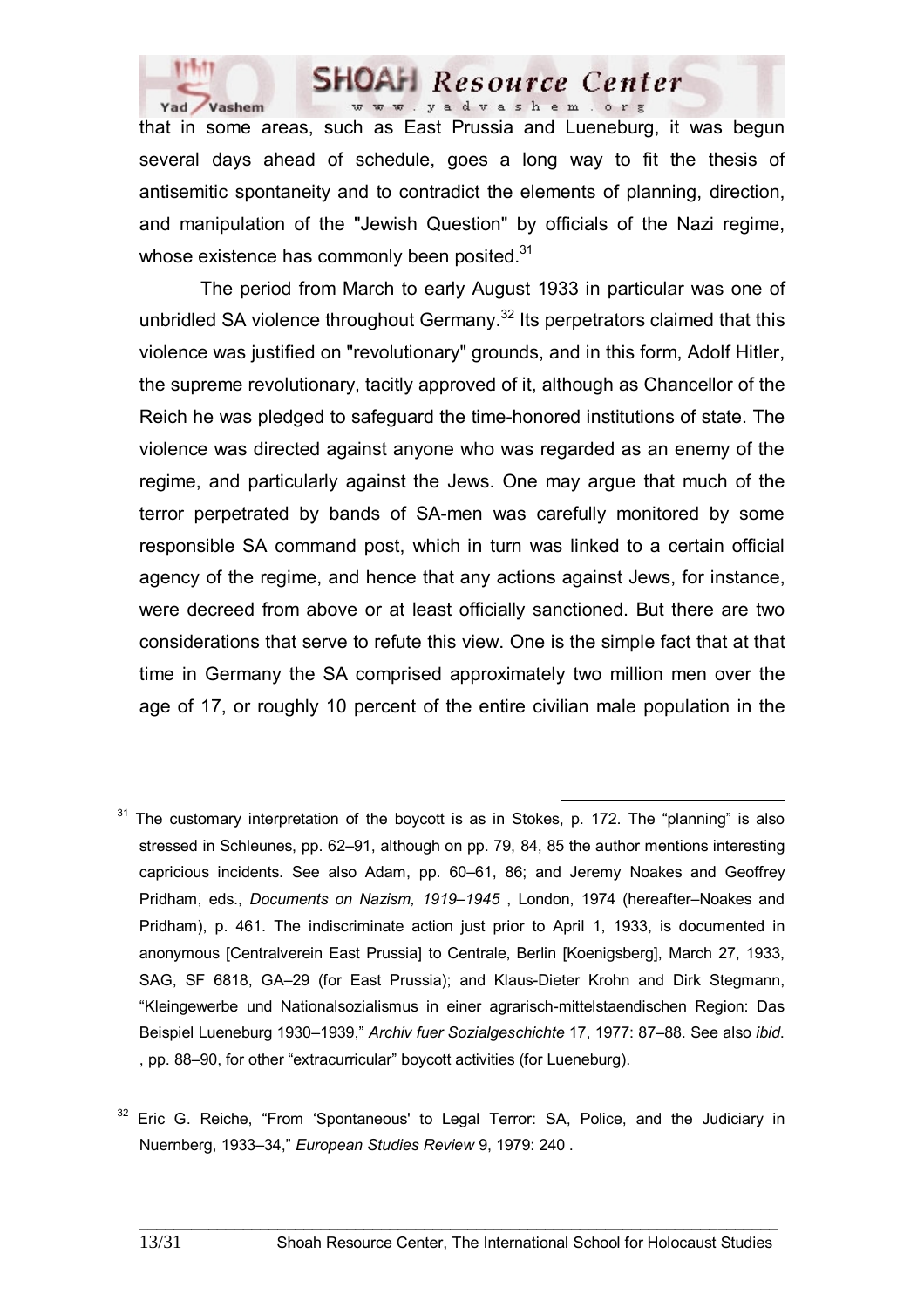

entire civilian male population in the corresponding age brackets.<sup>33</sup> If one now presumes that the SA by virtue of its historic and contemporary selfperception was violently antisemitic, one is inevitably led to the conclusion that in the early summer of 1933 every tenth male adult German was inimically disposed toward Jews. This figure does not take into account members of the NSDAP, the SS, the Nazi Motor Corps, or other party affiliates who in all likelihood were also antisemites. Therefore, any anti-Jewish infringement commenced by the activist representatives of Germany's known antisemitic 10 percent, must have gained the approval of a much larger, inactive section of the entire German population .

 Hence, from a demographic viewpoint, it is difficult to conceptualize the capricious acts of terror of the SA against Jews as having been executed in total isolation from public opinion as a whole, and this connection establishes a potential for the German people's complicity in anti-Jewish crimes to a much higher degree than has previously been asserted. $34$  The second consideration relates to the links in the chain of command from the highest state or party sources down to the spontaneous SA activists. The anti-Jewish harassment was often triggered at very low SA-command levels, both vertically (in the hierarchy) and horizontally (in the geographic location). More often than not, SA-Scharfuehrer or Sturmfuehrer, the equivalents of sergeant or second lieutenant, respectively, initiated the raids on their own authority; frequently, in the absence of their immediate superior, three or four ordinary rank and file members of the SA would start a rumpus<sup>35</sup> which was then *post factum* 

 $34$  My view is supported by the argument in Bein, pp. 372–73.

<sup>&</sup>lt;sup>33</sup> The calculation is according to figures in Michael H. Kater, "Ansaetze zu einer Soziologie der SA bis zur Roehmkrise," Ulrich Engelhardt et al., eds., *Soziale Bewegung und politische : Beitraege zur Geschichte der modernen Welt* , Stuttgart, 1976, p. 799, note 5; and *Statistisches Jahrbuch fuer das Deutsche Reich 1935* , pp. 12–13 (based on the census for 1933).

 $35$  A good example of this is in the excerpt. "Halbmonatsbericht des Regierungspraesidenten von Ober- und Mittelfranken," April 7, 1933, in Broszat et al., pp. 434–35 .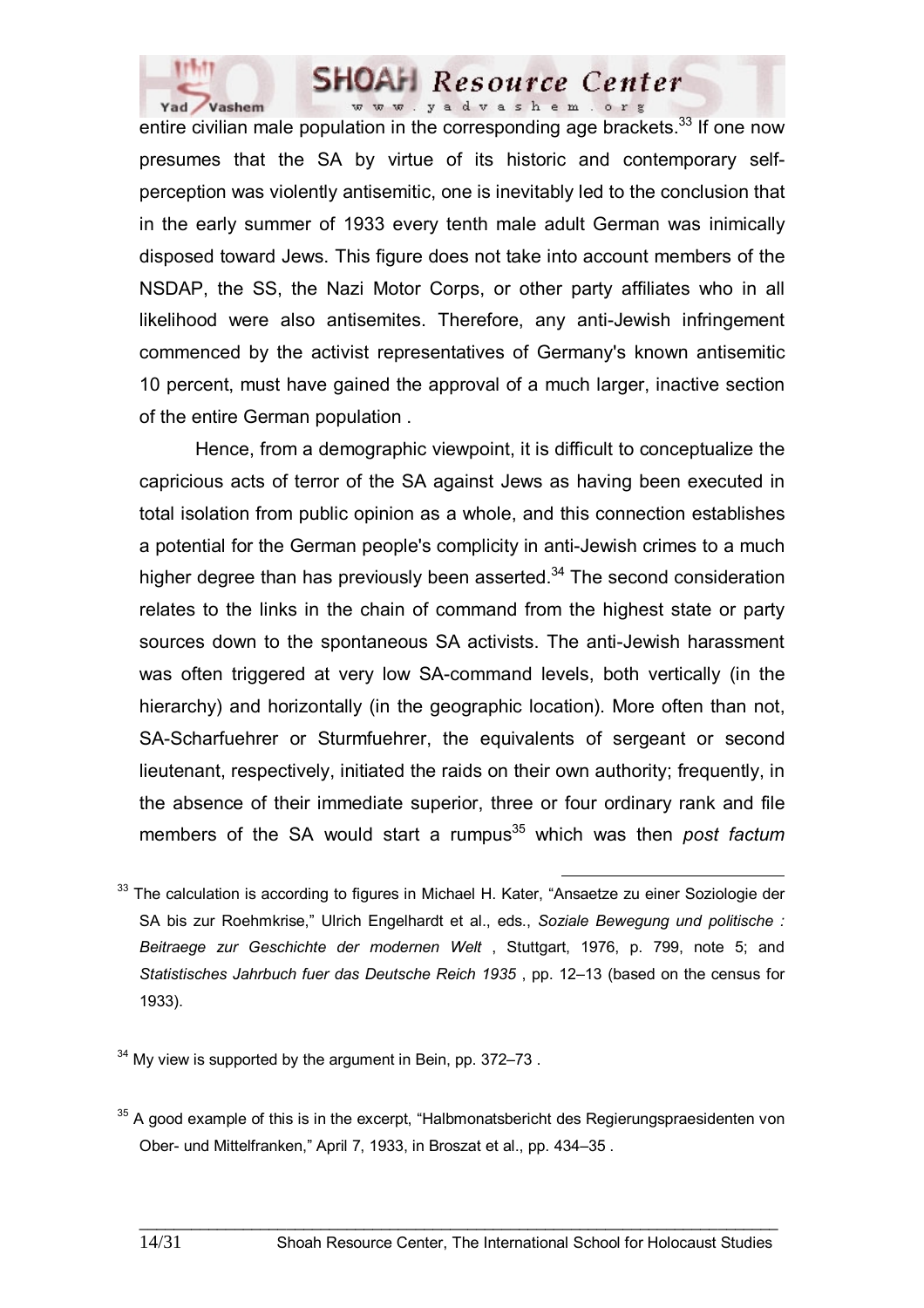

approved by the political police or the Interior Ministry. Such incidents may today be reported by historians as having been planned and directed in Berlin. On the other hand, there is no denying that Hitler's peculiar aura of calculated permissiveness, in which his old supporters thrived, could only encourage such developments.<sup>36</sup>

 The wanton terror of the SA was nation-wide. In Breslau on March 11, 1933, SA bands invaded a department store that was said to be Jewishowned, and then made their way to the judicial chambers and lawyers' offices. Ludwig Foerder, a Jewish attorney, was clubbed over the head with a lead cudgel, but managed to save his life by escaping to nearby Czechoslovakia. His colleague Walter Eckstein, a World War I veteran like Foerder, was tortured by the Brown Shirts for five days until he died. $37$  Similar SA rampages against Jewish lawyers and judges were waged in Chemnitz, Gleiwitz, Goerlitz, and Berlin.<sup>38</sup> In the capital itself, anybody who was Jewish was unsafe. The home of artist Steinhardt, a student of Louis Corinth, was raided by the SA in April; allegedly he was suspected of hiding a radio transmitter. Nothing happened to him because his neighbor, a Nazi party member, shielded him and he was thus able to emigrate to Palestine. $39$ 

 Especially vulnerable were the members of the Jewish petite bourgeoisie because many of the SA were in the same business and simply regarded them as rivals. Three examples of precipitate aggression serve to document this. On March 12, in the small town of Arys (East Prussia), five SA-

.

36 For an evaluation of Hitler's relationship with his old cronies, the *Alte Kaempfer* before 1933, see Michael H. Kater, "Hitler in a Social Context," *Central European History* 14, 1981: 259–60

 $37$  Schleunes, pp. 71–72; Ludwig Foerder, "SA-Terror in Breslau," in Gerhard Schoenberner, ed., *Wir haben es gesehen: Augenzeugenberichte ueber Terror und Judenverfolgung im Dritten Reich* , Hamburg, 1962, pp. 18–22 .

<sup>38</sup> Adam, p. 47 .

<sup>39</sup> Martin Gumpert, *Hoelle im Paradies: Selbstdarstellung eines Arztes*, Stockholm, 1939, p. 131 .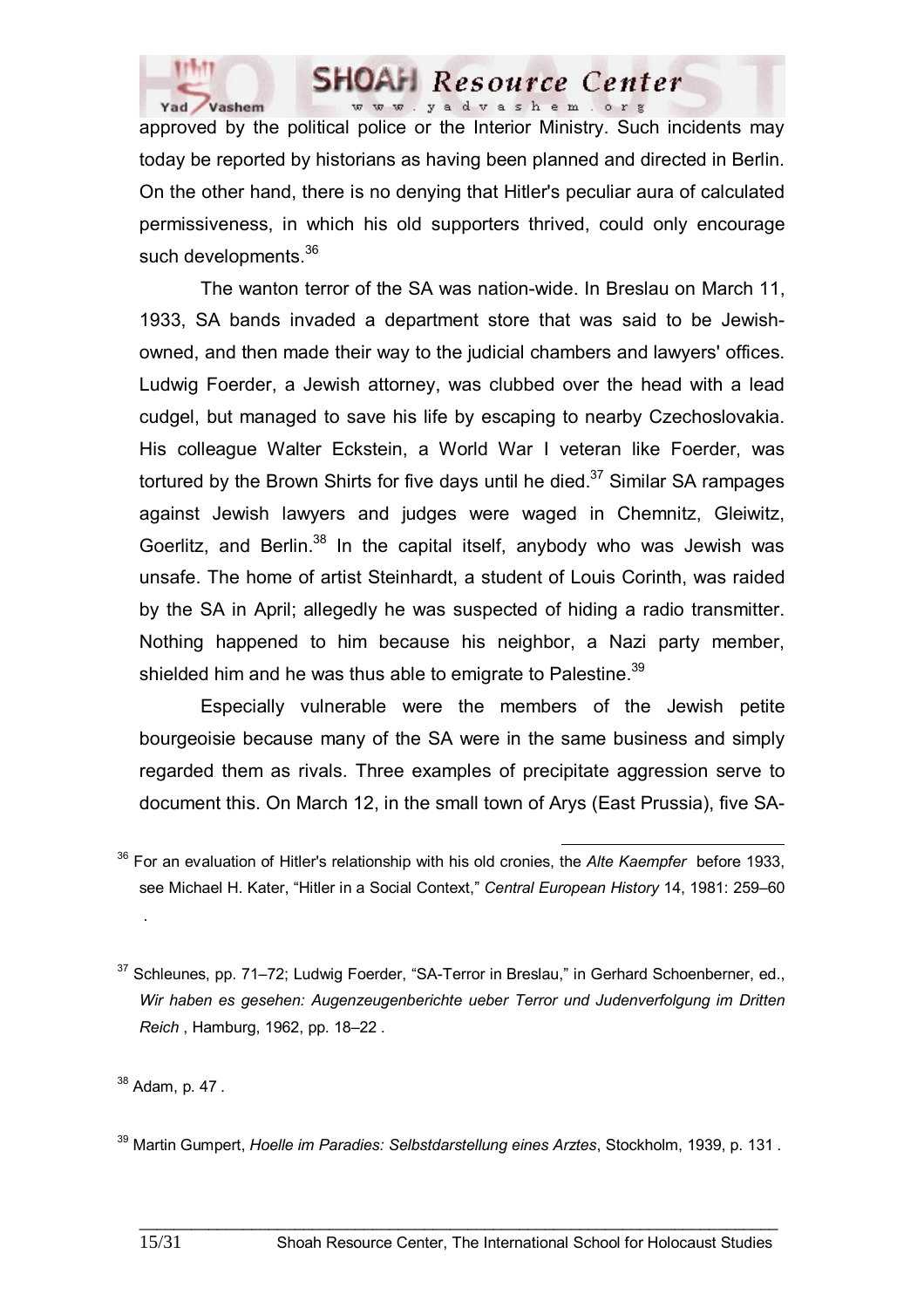

men, armed to their teeth, invaded the home of cattle-dealer Itzig just before midnight. His daughter complained about the transgression in a letter to Prussian Minister-President Goering :

 At once, a SA-man said to my father: Why, you dirty dog, you are still in bed and want to resist?' He then drew a weapon. When my mother saw this, she threw herself upon my father, who was sitting on his bed, trying to put on his trousers. He was pulled back onto the bed and the shot passed by his head and hit the window. Then the same SA-man first beat my father, then my mother, and finally myself with a rubber truncheon. My mother received a deep cut on her head, and my forehead was also lacerated. The doctor can vouch for this. Then they searched the entire house, but we have no weapons and nothing was found. My father had his hands tied behind his back and then they took him away. The people are saying that he put up a fight, but this is not true. Outside the front door all of my father's competitors had gathered, and they behaved in such an indecent manner that l, as a young girl, cannot relate of this to you'. $40$ 

 In Dresden, the SA committed acts that surpassed the boycott of April 1. Jewish prayer houses were stormed and 25 worshippers arrested. Five Polish Jews among them were forced to drink castor oil, while other Jews had to submit to the shaving of their beards or to the clipping of their hair.<sup>41</sup> Finally, in Munich, also in April, the SA entered Jewish shops, led the customers outside, and forced the proprietors to close down. In some instances shop assistants were maltreated.<sup>42</sup>

Such arbitrary actions were not the sole prerogative of the SA. The

- <sup>40</sup> Fraeulein Itzig to Goering, Arys, March 15, 1933, SAG, SF 6818, GA-29. Also see Dr. Hirschberg, Centralverein Deutscher Staatsbuerger Juedischen Glaubens e.V., to Centralverein, Landesverband Ostpreussen, Berlin, March 23, 1933, ibid .
- <sup>41</sup> Letter by US Consul in Leipzig, Ralph Busser, of April 5, 1933, reprinted in Noakes and Pridham, p. 460 .
- $42$  Hanke, p. 128. For more examples of this kind in other parts of the Reich see Fliedner, p. 113; Wissman, pp. 201–02; Schleunes, pp. 72–73 .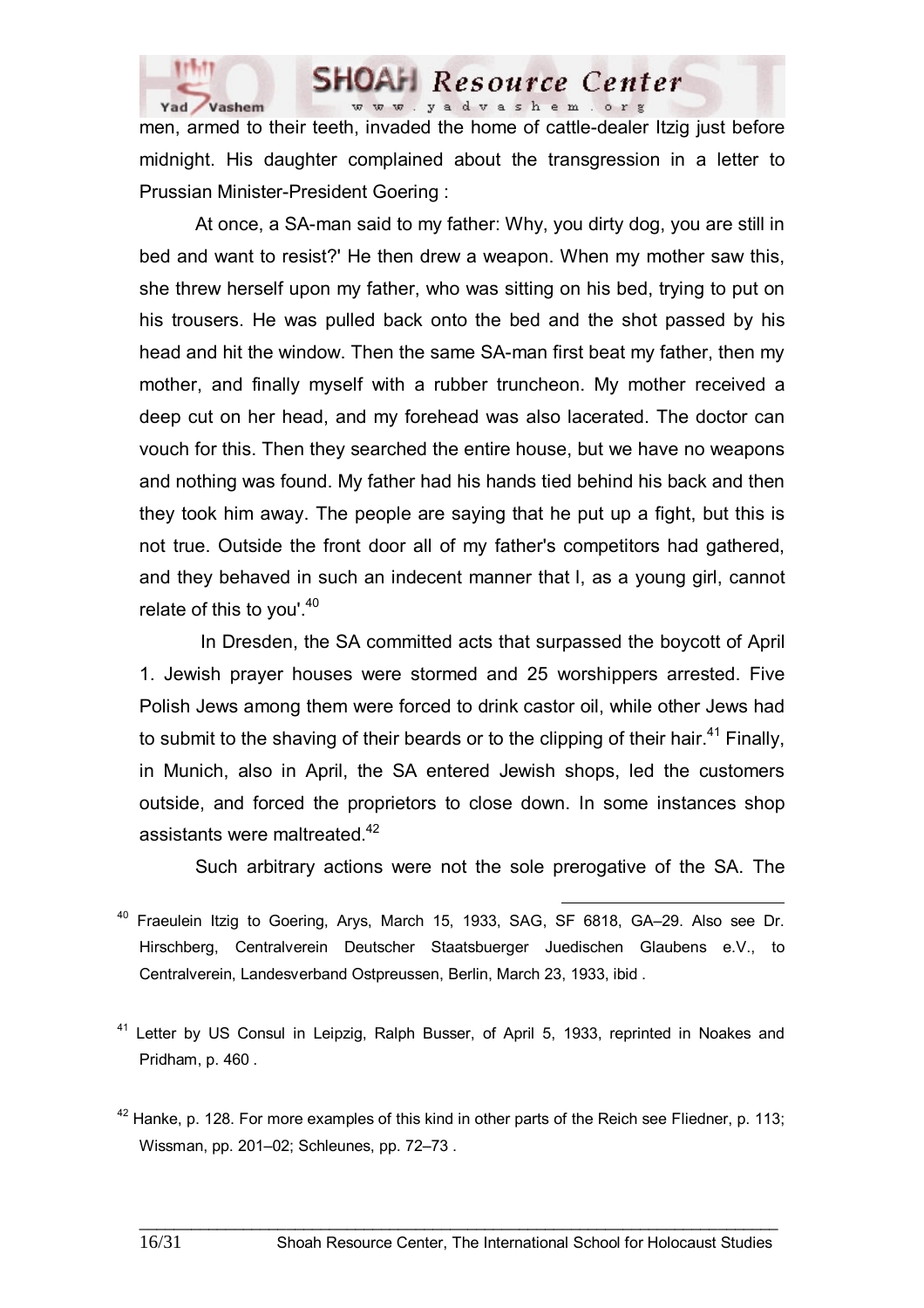

Brown Shirts set the example, and other ancillary party organizations, sometimes even state institutions, emulated them. Two of these party organizations were the Hitler Youth (Hitlerjugend - HJ), and the National-Socialist Lawyers' League (BNSDJ). Again in Munich, during the night of May 12, HJ members posted signs on the outskirts of the city reading "Jews Not Wanted."<sup>43</sup> Nazi jurists, during a convention in Leipzig on March 14, demanded the "cleansing" of all German law courts of officials of a "foreign race" and the dissolution of all Jewish attorneys' offices - three weeks before the official "legislation" was enacted.<sup>44</sup>

 Among governmental agencies whose malfactions against Jews are documented for those weeks were the municipality of Munich, the Bavarian Political Police, and the Bavarian Ministry of Justice. The first of these sent circulars to Gentile businessmen in Munich warning them not to have any dealings with Jewish business partners. There was not even a trace of legal precedent for such a step.<sup>45</sup> The Bavarian Political Police (Bapopo), headed by Heinrich Himmler, exceeded its legal competency by using the Emergency Ordinance promulgated after the Reichstag fire on February 28, 1933 , in order to arrest a wide circle of Munich Jews who were totally innocent of any misdemeanor.<sup>46</sup> And in April 1933 the Bavarian Justice Ministry managed, by means of administrative manipulations, to impel Jewish justices to resign their positions, although they were not in any way affected by the stipulations of the April 7 Law.<sup>47</sup>

 $43$  Hanke, p. 127.

 $44$  See Adam, p. 48; and n. 28 above.

45 Hanke, pp. 100–01 .

46 Ibid. , pp. 81–82 .

<sup>&</sup>lt;sup>47</sup> Ibid., p. 97; and n. 28 above. Also see Helmut M. Hanko, "Kommunalpolitik in der Hauptstadt der Bewegung' 1933–1935: Zwischen revolutionaerer' Umgestaltung und Verwaltungskontinuitaet" (hereafter–Hanko), in Martin Broszat et al., eds., *Bayern in der NS-*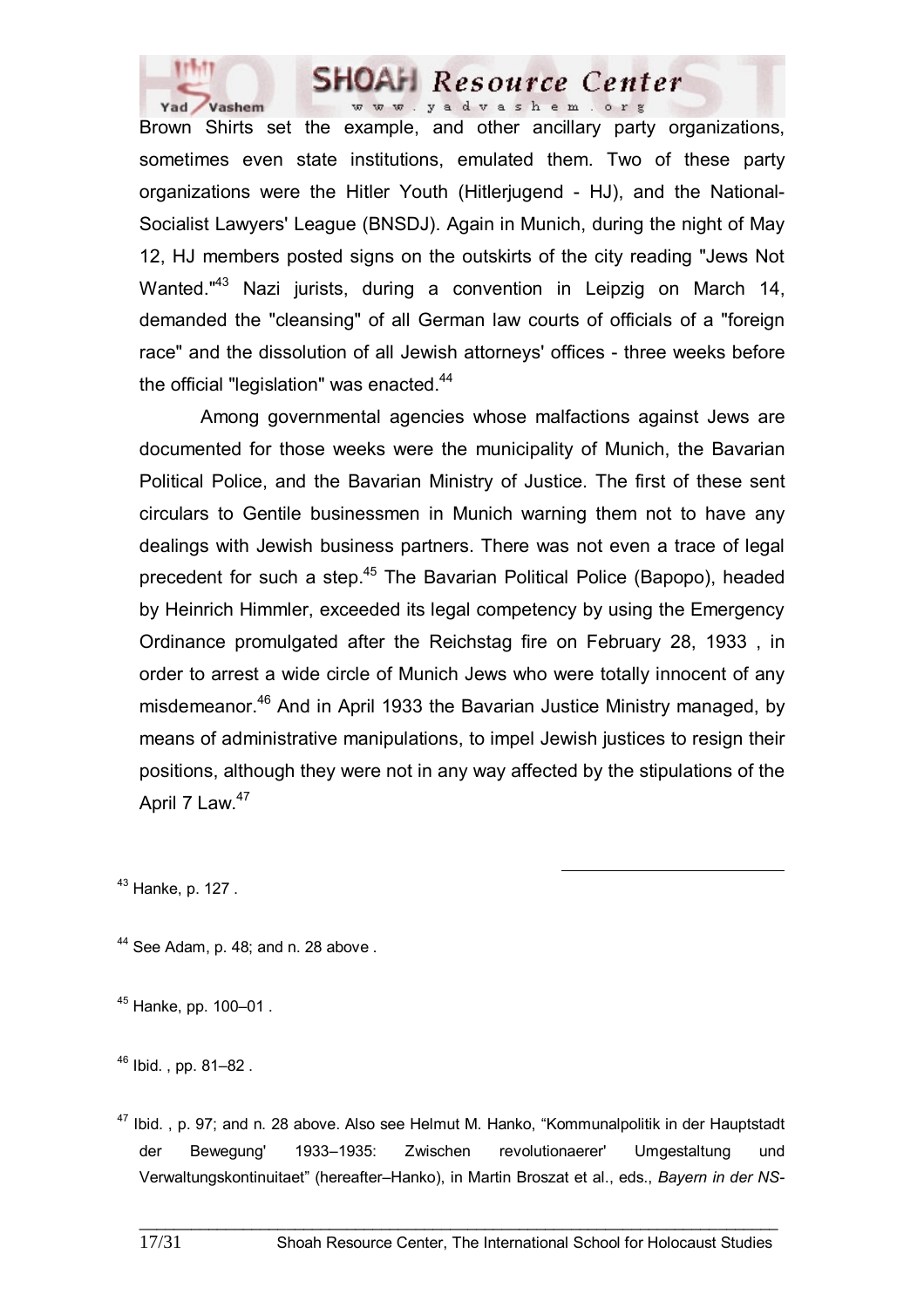

 This tradition of pseudo-legality in discriminations against German Jews, established in the spring of 1933, was continued by agencies of the state and of the party in the following months and years. There is particularly rich evidence for 1935, in connection with the infamous race legislation of September, and aided by a certain lull in anti-Jewish agitation during 1934, when Hitler's main occupation was, ironically, with Ernst Roehm and the corrupt leadership of the burgeoning SA. Although the SA was stifled after June 1934, $48$  it had been left with sufficient energy to carry on its anti-Jewish binges. Thus in July 1935, in a small town in Saxony, a few SA-men provoked the manager of Eckstein's Central Store and involved him in a brawl, until police arrived and arrested the innocent Jew.<sup>49</sup> A month later a Jewish storeowner in Dresden was subjected to similar treatment in an incident capriciously staged by SA members. $50$  Such action was stepped up when the race laws were being promulgated. In September 1935, rural SA in Herxheim (Palatinate) went after a Jewish cattle-dealer who sought refuge in a friendly farmer's house. Not only did the hoodlums drive that merchant out of town (without any legal ground) but they also demolished the farmer's property.<sup>51</sup> At the same time in Papenburg (north west Germany), the site of a notorious concentration camp, the SA seized the Jewish cattle-broker Sigmund Windus, hung a defamatory sign around his neck, and forced him to beat a large drum

*Zeit III: Herrschaft und Gesellschaft im Konflikt, Teil B* , Munich and Vienna, 1981, pp. 396–97

<sup>48</sup> See Michael H. Kater, "Zum gegenseitigen Verhaeltnis von SA und SS in der Sozialgeschichte des Nationalsozialismus von 1925 bis 1939," *Vierteljahrschrift fuer Sozial- und Wirtschaftsgeschichte* 62, 1975: 364–72 .

\_\_\_\_\_\_\_\_\_\_\_\_\_\_\_\_\_\_\_\_\_\_\_\_\_\_\_\_\_\_\_\_\_\_\_\_\_\_\_\_\_\_\_\_\_\_\_\_\_\_\_\_\_\_\_\_\_\_\_\_\_\_\_\_\_\_\_\_\_\_\_\_\_\_

 $49$  Deutschland-Berichte 2, 1935: 807-808.

 $50$  Ibid. , p. 929.

 $\overline{a}$ 

.

 $51$  Ibid. , p. 1030.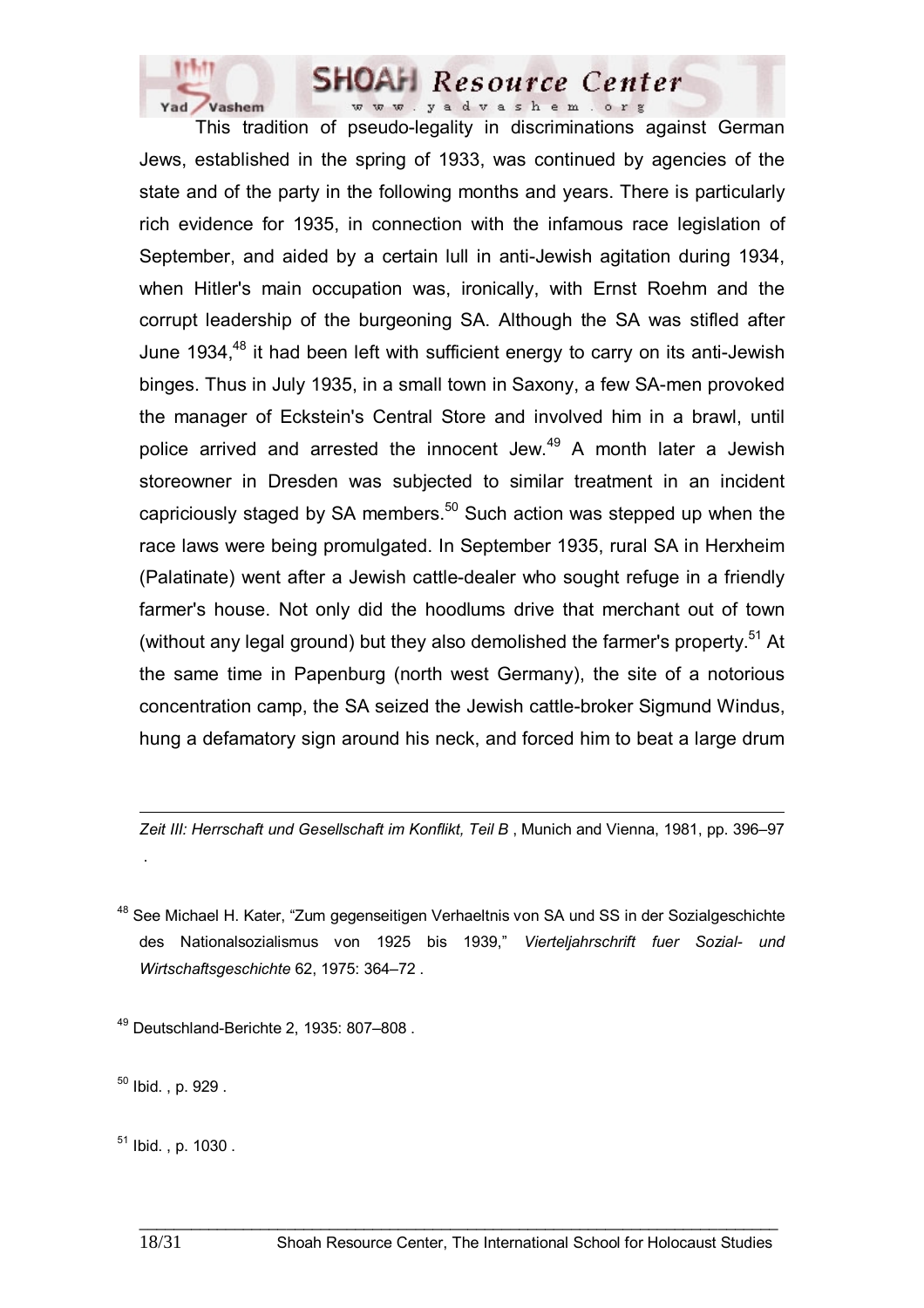

while they dragged him around town.<sup>52</sup> Once again the SA was not alone in this rampage. As in previous months, the same kinds of degradation and identical acts of random terror were perpetrated with little or no "legal" justification, even according to the widest of Nazi standards, by units of the HJ,<sup>53</sup> by party affiliates such as NS-Hago, the Nazi traders' and shopkeepers' association,  $54$  and by municipal administrative offices of all sorts.  $55$ 

 Between 1933 and 1939, discrimination by Germans against Jews in the private sphere, without the involvement or sanction of state or party agencies and without heed to existing laws, was both spontaneous and calculated. It spanned the entire spectrum from verbal humiliation to denunciation, depredation, and physical harm. It could be committed by individuals or by corporate bodies, who may have had formal connections with party or state, but were not under their directive at the time of the transgressions. These acts were everyday events, and they were possible both because there was a tradition of populist Antisemitism in Germany and because Hitler had created an atmosphere in the Third Reich in which Jews were progressively being deprived of their civil rights .

 Ingrained anti-Jewish prejudices often caused citizens of the Third Reich to become tactless or needlessly offensive to Jews. Some of these offenders were women who had long believed in the bio-sexist stereotype of

 $52$  Ibid., p. 1038.

<sup>53</sup> Ibid. , p. 811, July 1935; Landrat Schraermeyer, memorandum "Betr.: Berichterstattung in polizeilichen Angelegenheiten," Hechingen, June 27, 1935, Staatsarchiv Sigmaringen (hereafter–SAS), HO 235, I–VIII, F 23; excerpt, "Monatsbericht der Polizeidirektion Muenchen," June 4, 1935, in Broszat et al., 1977, p. 443 .

54 Deutschland-Berichte 2, 1935: 25, 1035–36 .

55 Ibid., pp. 921, 1027, 1032–33, 1039, 1042; excerpt, "Taetigkeitsbericht des Gauamts fuer Kommunalpolitik, Gau Franken," July 10, 1935, in Broszat et al., 1977, p. 448; Falk Wiesemann, "Juden auf dem Lande: die wirtschaftliche Ausgrenzung der juedischen Viehhaendler in Bayern," in Peukert and Reulecke, pp. 384–86 .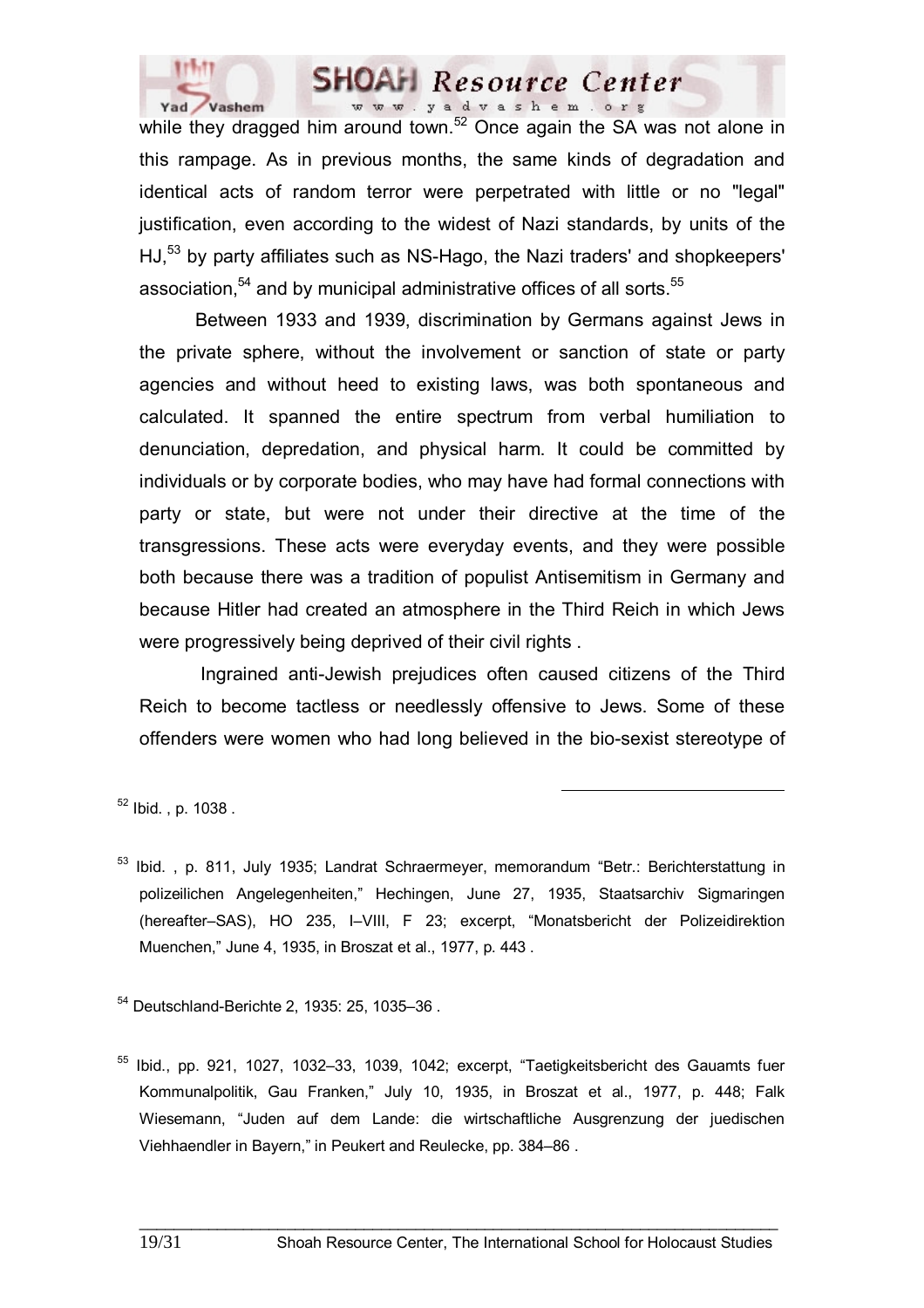

the Jew as a filthy but nevertheless intriguing seducer of "Aryan" maidens - a stereotype publicized decades before the advent of Hitler, in books such as Artur Dinter's *Die Suende wider das Blut*. 56 Here, then, the sexual and other racist-ideological motives were mixed. As one young woman told US interrogators after World War II, she had long thought, even prior to her school classes in race theory, that Jews were simply disgusting. They are so fat, they all have flat feet and they can never look you straight in the eye. I could not explain my dislike for them.' She then readily admitted that such views had been inherited in childhood from her father. $57$  This kind of racist-sexual motive often played a key role in anonymous denunciations of Jews, usually of men with blond German girl friends.<sup>58</sup> Even educated upper-class women fell victim to this cliché; significantly, the unmarried among them frequently exhibited a hysterical admiration for the Fuehrer.<sup>59</sup> Nor did "seductresses" go unpunished. During June 1935 in Mudersbach near Wetzlar, the "Aryan" Karl Gelzenleuchter was prevented from marrying the Jewess Martha Mayer by an antisemitic magistrate who acted without recourse to existing laws but whose decision was upheld, months before the novel and binding race legislation, by a Wetzlar court. At times, this sexual motive was inverted. In a small town in Hesse a Gentile butcher's apprentice was helping his Jewish master's widow

<sup>56</sup> *Artur Dinter, Die Suende wider das Blut: Ein Zeitroman* , 3rd ed., Leipzig, 1919 .

57 Testimony of Hildegard Trutz in Louis Hagen, *Follow My Leader*, London, 1951, p. 259 .

58 Example in Hans Robinsohn, *Justiz als politische Verfolgung: Die Rechtsprechung in "Rassenschandefaellen" beim Landgericht Hamburg 1936–1943*, Stuttgart, 1977, p. 18. See also O. D. Kulka, "'Public Opinion' in National Socialist Germany and the Jewish Question'" (hereafter–Kulka), *Zion: Quarterly for Research in Jewish History* 40, 1975, pp. 262, 265; doc. 13 (September 26, 1933), in *Dokumente ueber die Verfolgung der juedischen Buerger in Baden-Wuerttemberg durch das nationalsozialistische Regime*, ed., Paul Sauer, Stuttgart, 1966, 1: 24; Ulrich Knipping, *Die Geschichte der Juden in Dortmund waehrend der Zeit des Dritten Reiches*, Dortmund, 1977 (hereafter–Knipping), p. 45.

<sup>&</sup>lt;sup>59</sup> See the example in Viktor Klemperer, LTI, [East] Berlin, 1949, pp. 113–14. See also Bruno Gebhard, *Im Strom und Gegenstrom 1919–1937*, Wiesbaden, 1976, p. 59 .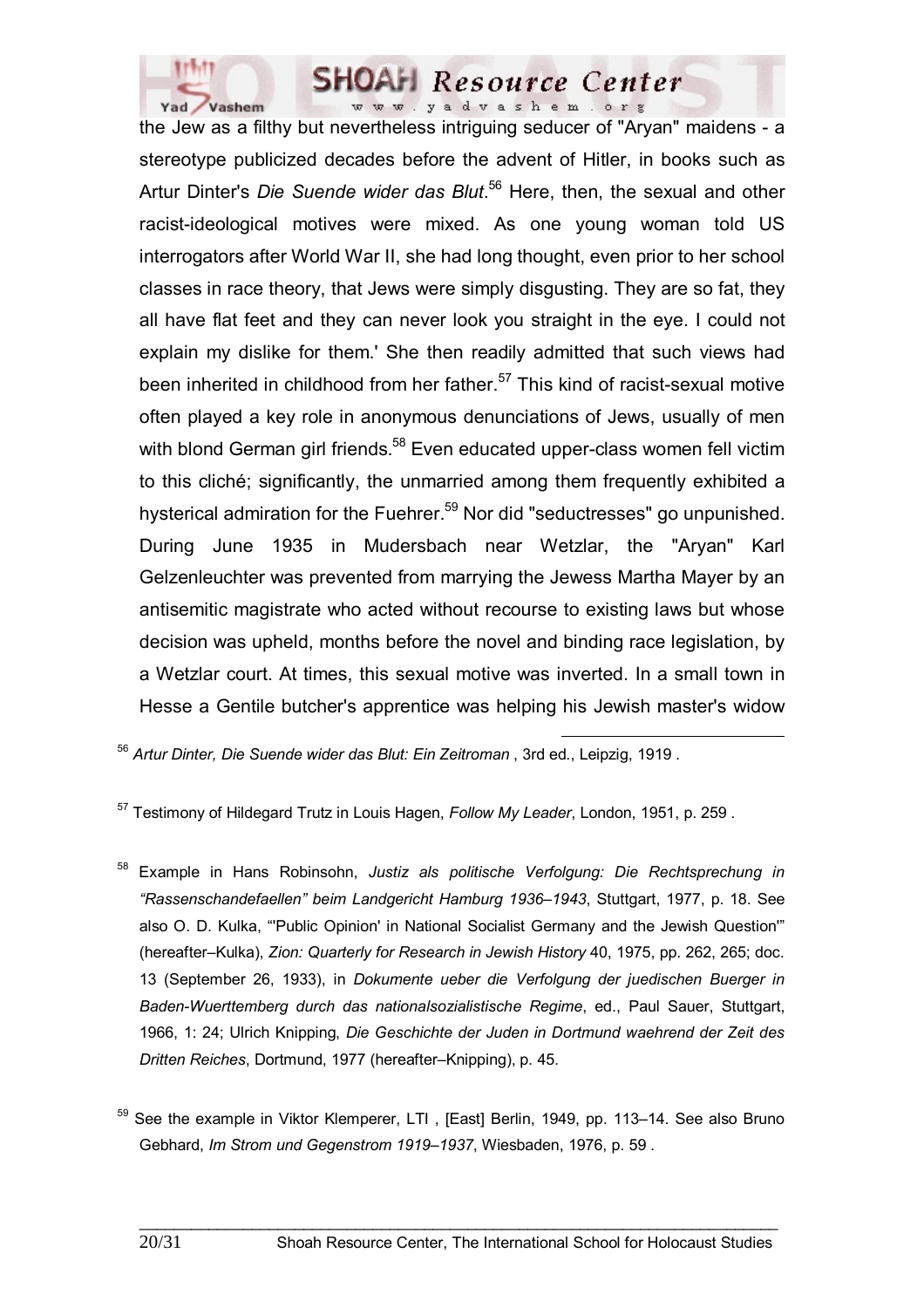

run the shop, until in the summer of 1935 he decided to make a sexual pass at her. The widow resisted and proceeded to dismiss him, whereupon he denounced her to the SA. The SA-men mistreated and insulted the Jewish woman, before she was formally arrested.<sup>60</sup> Pure malice and a sadistic disposition were another motive. Dr. Else Behrend-Rosenfeld, a German Jewess who escaped the Holocaust only through an incredible run of good luck, has related the following pathetic story: in 1934 Frau Winterling took her and her children into her house near Munich and, while feigning sympathy, acted as a spy for the Nazi authorities. $61$  Physical cruelty was just as common. At the end of 1934 the chauffeur of a Nazi functionary in Leer (East Friesland) got hold of a Jewish cattle-dealer, pulled him up by his coat, fastened the collar to an iron gate, and left the poor man hanging.<sup>62</sup> Later on that year, demonstrations that resulted in violence against Jewish store owners in Munich were incited by a former SA-man, who, upon closer examination by the authorities, could prove no affiliation whatsoever with the NSDAP. $63$  The sexual factor may also have played a part in the discrimination against Jewish medical students by their Gentile fellows at German universities, and Jewish physicians by their Gentile colleagues.64 German medical students had been under heavy pressure from potential Jewish competition in the Weimar

- <sup>61</sup> Behrend-Rosenfeld, pp. 24-49.
- $62$  Deutschland-Berichte 2, 1935; 69. Other examples of unprovoked physical violence by civilians are in Franke, pp. 215–17 .
- <sup>63</sup> Excerpt, "Monatsbericht der Polizeidirektion Muenchen," June 4, 1935, in Broszat et al., 1977, pp. 444–45 .
- $64$  Regarding practicing physicians see the hate propaganda, "Das Raubtier," by Ernst Hiemer, cited in Arnd Mueller, *Geschichte der Juden in Nuernberg 1146–1945* , Nuremberg, 1968 (hereafter–Mueller), pp. 263–64; and *Deutschland-Berichte* 2, 1935: 809–10 .

<sup>60</sup> *Deutschland-Berichte* 2, 1935: 804. The Mudersbach episode is from *Ziel und Weg* 5, 1935: 427–28 .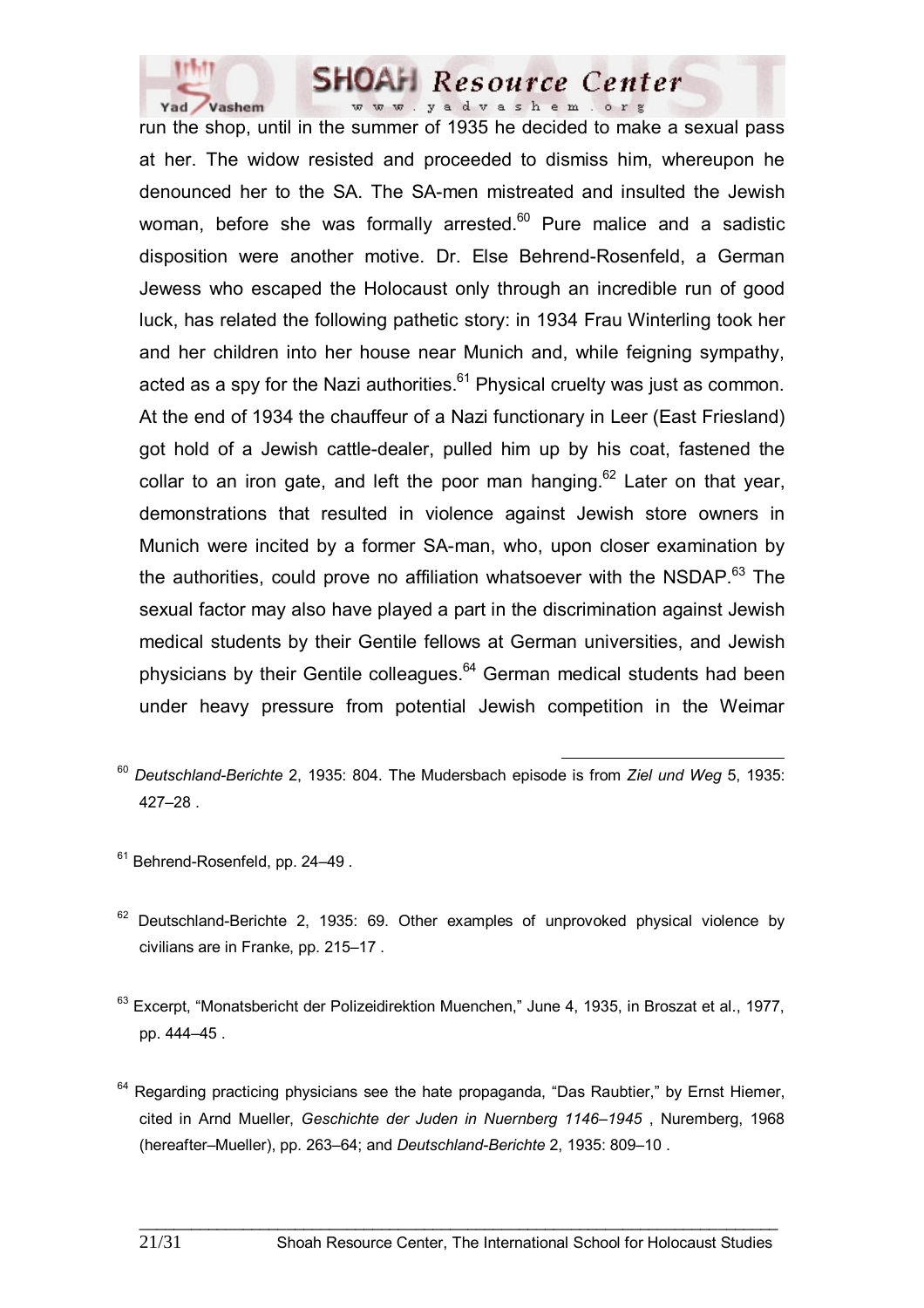

Republic, when the percentage of Jewish students in the medical faculties had been the second highest in any discipline. $65$  There is evidence that in the first few years of the Nazi dictatorship they attempted to accelerate the government's anti-Jewish legislation by initiating inter-faculty measures of their own. One of these was the proposal that Jewish interns should not be allowed to perform genital inspection on "Aryan" women, so as to exclude the Jew from the realm of "German" sexuality even in clinical surroundings. This measure was adopted in most German medical faculties in the spring of 1936, clearly as an immediate consequence of the Nuremberg Race Laws of the preceding fall, but in contravention of the yet existing legislation governing the academic and social rights of Jewish university students.<sup>66</sup>

 Additional stipulations in the medical students' proposal of 1936 called for the manifold restriction of Jewish interns with a view to curtailing their overall professional prospects as doctors. In this case, the motive was

65 See table 11 in Kater, *Studentenschaft* , pp. 218–19 .

66 The document I have cited is from the Medical Student Associations (*Medizinische Fachschaft*) of Hamburg University but typical for other such documents contained in the Wuerzburg Student Archive. "Bericht aus der Medizinischen Fachschaft der Studentenschaft der Universitaet Hamburg," Berlin, April 17, 1936, Archiv der ehem. Reichsstudentenfuehrung und des NSD-Stundentenbundes, Wuerzburg (hereafter–ARW), I\* 80 g 581/2. It was only on June 18, 1936, that the Reich Education Ministry left the decision regarding Jewish gynecology interns to the individual universities, and then not to student leaders but to hospital directors. See Albrecht Goetz von Oelenhusen, "Die nichtarischen' Studenten an den deutschen Hochschulen: Zur nationalsozi Rassenpolitik 1933–1945" (hereafter–Oelenhusen), *Vierteljahreshefte fuer Zeitgeschichte* 14, 1966: 184, especially note 52; and doc. 197, June 18, 1936, in *Dokumente ueber die Verfolgung* , pp. 242–43. Governmental legislation from 1933 on permitted pre-1933 registered Jewish students of medicine to continue with their studies. After April 1934, they could not take doctoral examinations unless they relinquished their German citizenship. An ordinance of April 15, 1937 prohibited all Jewish students from earning a doctoral degree. For details, see Siegfried Boschan, *Nationalsozialistische Rassenund Familiengesetzgebung: Praktische Rechtsanwendung und Auswirkungen auf Rechtspflege, Verwaltung und Wirtschaft* , Berlin, 1937, p. 167; Uwe Dietrich Adam, *Hochschule und Nationalsozialismus: Die Universitaet Tuebingen im Dritten Reich* , Tuebingen, 1977, p. 116; Oelenhusen, p. 91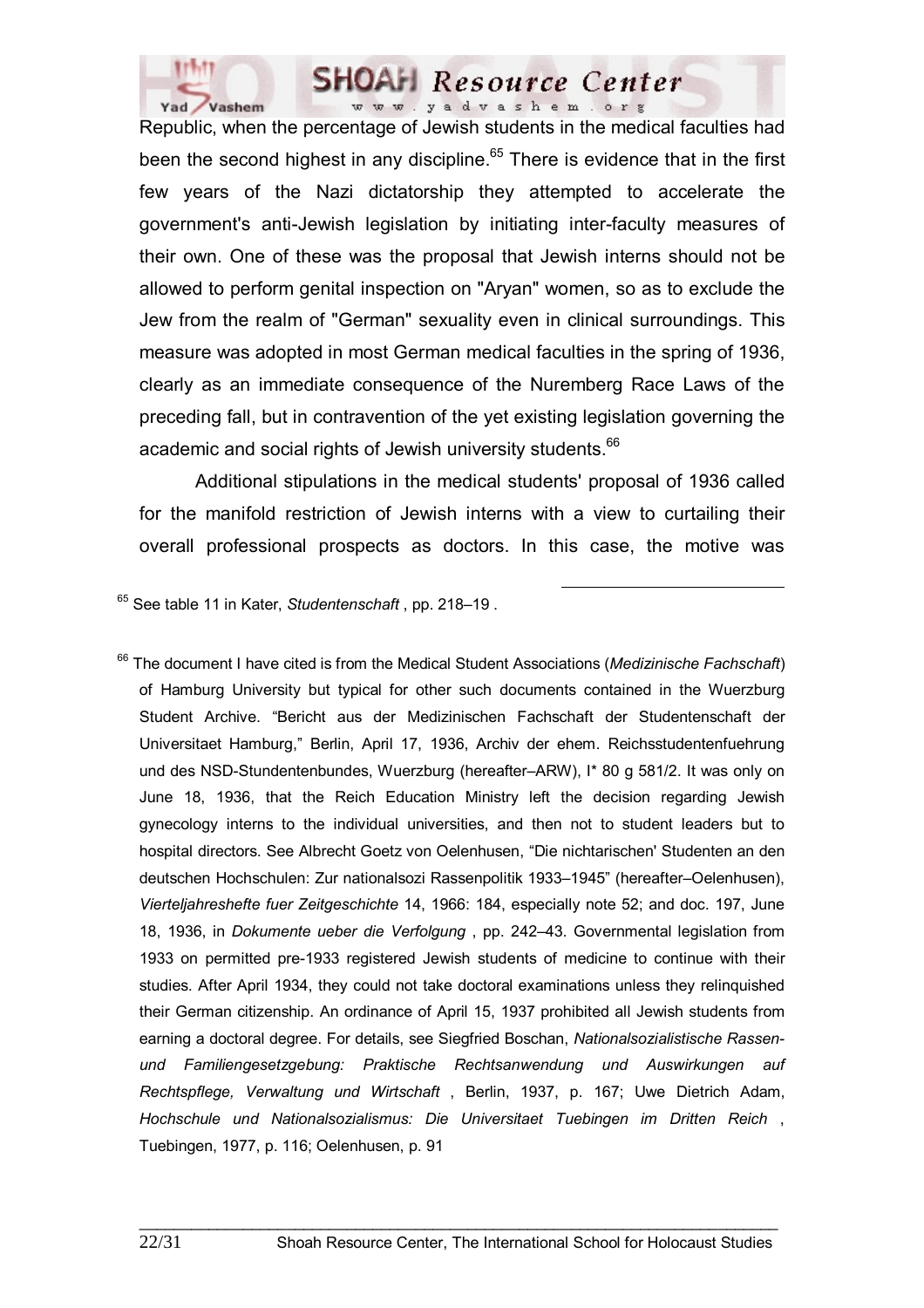

blatantly economic. $67$  In their efforts to oust Jewish colleagues from the profession, Gentile medical students and doctors stopped short of nothing, particularly since the evolving anti-Jewish legislation was considered much too cumbersome. Jewish physicians were not legally forbidden to practice medicine until an act to that effect was passed on September 30, 1938.<sup>68</sup> But German physicians, with the help of their professional unions, found ways to exclude their Jewish colleagues from their ranks long before that date.<sup>69</sup> One popular ploy was to evict Jewish doctors from the monopolistic health plan association (*Kassenaerztliche Vereinigung Deutschlands* - KVD), membership in which was obligatory for the treatment of patients covered by health insurance. Invariably, the Jewish doctors were ostracized on the basis of false evidence. In the case of Jewish Doctor M. from Waldenburg (Lower Silesia), who, like so many of his Israelite colleagues, had seen active service during World I and was therefore, for a while, exempt from certain anti-Jewish government clauses, the KVD denied his war record and wrote: Under these circumstances [the KVD] cannot be blamed for wanting to exclude from its ranks a colleague who constantly has damaged the honor and the prestige of the medical profession by his conduct. $170$  In the case of another Jewish

- 68 Vierte Verordnung zum Reichsbuergergesetz," July 25, 1938, in Johannes Buettner, ed., *Der Weg zum nationalsozialistischen Reich: Dokumente zur Verwirklichung des Programms der NSDAP*, Berlin, 1943, 1: 150 .
- $69$  From the perspective of a former victim, the process is described in detail in Siegfried Ostrowski, "Vom Schicksal juedischerִ rzte im Dritten Reich: Ein Augenzeugenbericht aus den Jahren 1933–1939," *Bulletin des Leo Baeck Instituts* 6, 1963: 319–51 .
- <sup>70</sup> KVD chapter Waldenburg to KVD Lower Silesia, Waldenburg, September 4, 1935, Unterlagder Kassenaerztlichen Vereinigung Deutschlands und der Reichsaerztekammer, West Berlin (hereafter–UK), PLA/235. For an example from Heilbronn, see facsimile letter of June 12, 1933, in Franke, p. 115 .

67 See "Bericht..." of April 17, 1936, as in n. 6 above. Also, pertaining to the medical faculty of Wuerzburg University, Winheim, Stellvertretender Fachschaftsleiter Medizin, Klinikerschaft Wuerzburg, Pathologisches Institut, Luitpoldkrankenhaus, to Bayerisches Staatsministerium fuer Unterricht und Kultus, Wuerzburg, October 1, 1935, ARW, IV\* 1, 31/10 .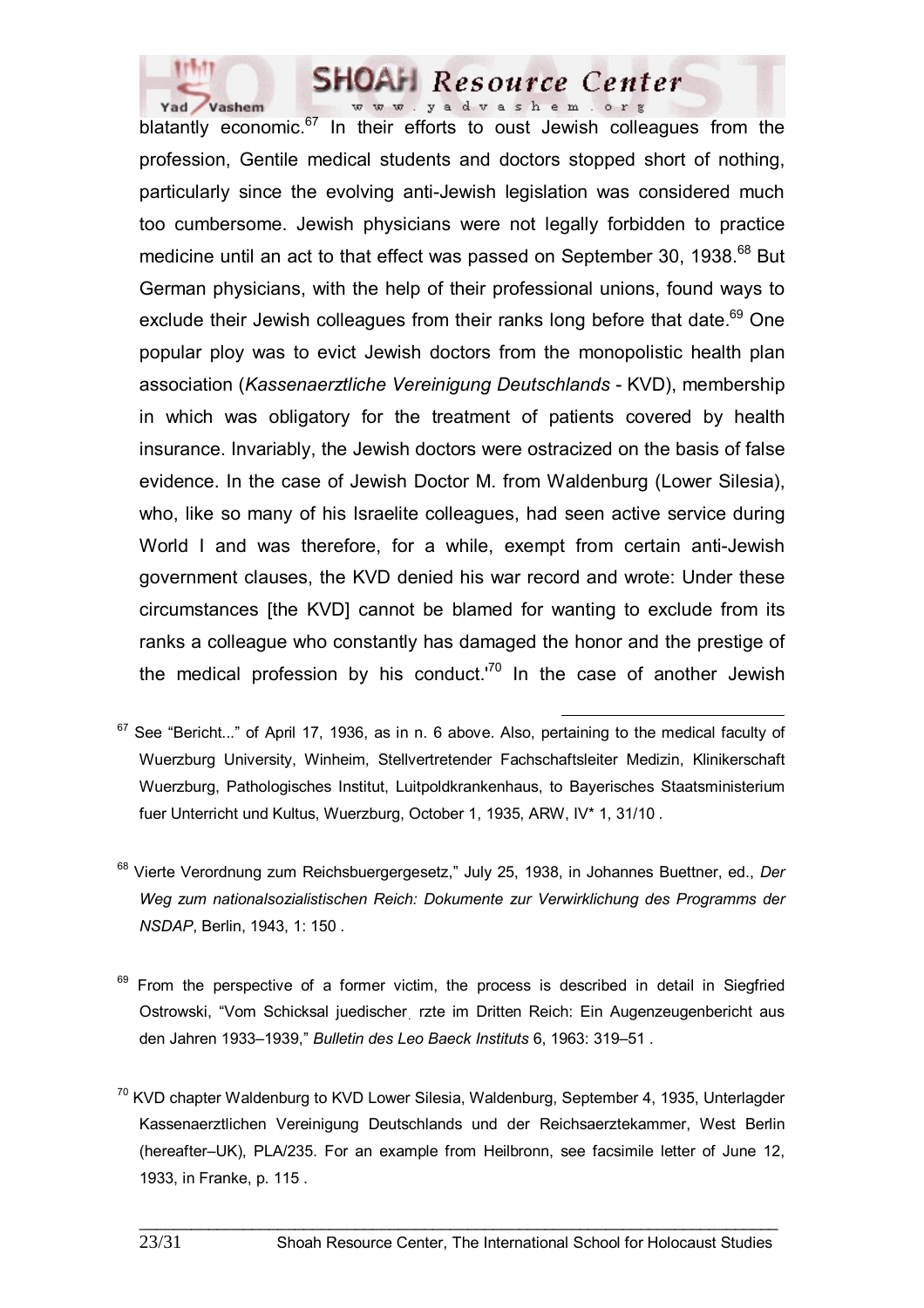

physician, Dr. T., a KVD functionary stated early in 1938 that it was the principle of the Vereinigung to make compensation payments due to Jewish physicians after their eviction, only if the association has actually been compelled to do so by court order.<sup>71</sup>

 Occasionally, German doctors risked a brush with the law in order to disadvantage their Jewish colleagues. In Reichenhall near Munich, a certain German Dr. Z. simply moved into the premises and practice of Jewish Dr. Stern in October 1933 while the latter was recuperating in Merano (Italy) from a stroke. As a regional state official reported to the Bavarian Political Police, Dr. Z. wrote to Dr. Stern that the party had confiscated his residence, in order to circumvent the payment of compensation to Dr. Stern and to prevent him from bringing the matter to the attention of the courts.<sup> $72$ </sup> In Saxon Crimmitschau during the summer of 1935, the baptized Jew Dr. Boas, a dermatologist and reserve officer, had his windows broken and his professional sign destroyed at the instigation of his "Aryan" colleagues. Although the action was obviously illegal and the courts would have had to back Boas, the SA interceded and took the "prosecution" into its own hands. Boas' dwelling was ransacked and the doctor marched off to "protective custody."73

Denunciations of Jewish physicians at the time of the first "official" boycott of April 1933,<sup>74</sup> highlight the economic motive of the action. As in

Behrendt to Schulz, Berlin, February 10, 1938, UK, PLA/243. One German-Jewish physician who had moved to Palestine and whose insurance premiums were being withheld by the KVD in 1937 sued the association in a Saxon court and won his case. See correspondence of Dr. W., 1937, UK, PLA/248 .

\_\_\_\_\_\_\_\_\_\_\_\_\_\_\_\_\_\_\_\_\_\_\_\_\_\_\_\_\_\_\_\_\_\_\_\_\_\_\_\_\_\_\_\_\_\_\_\_\_\_\_\_\_\_\_\_\_\_\_\_\_\_\_\_\_\_\_\_\_\_\_\_\_\_

<sup>72</sup> Swoboda to Bapopo, Munich, October 13, 1933, Staatsarchiv Muenchen, LRA/30656.

 $73$  Deutschland-Berichte 2, 1935, pp. 808–09.

 $74$  See Hanke, p. 84.

 $\overline{a}$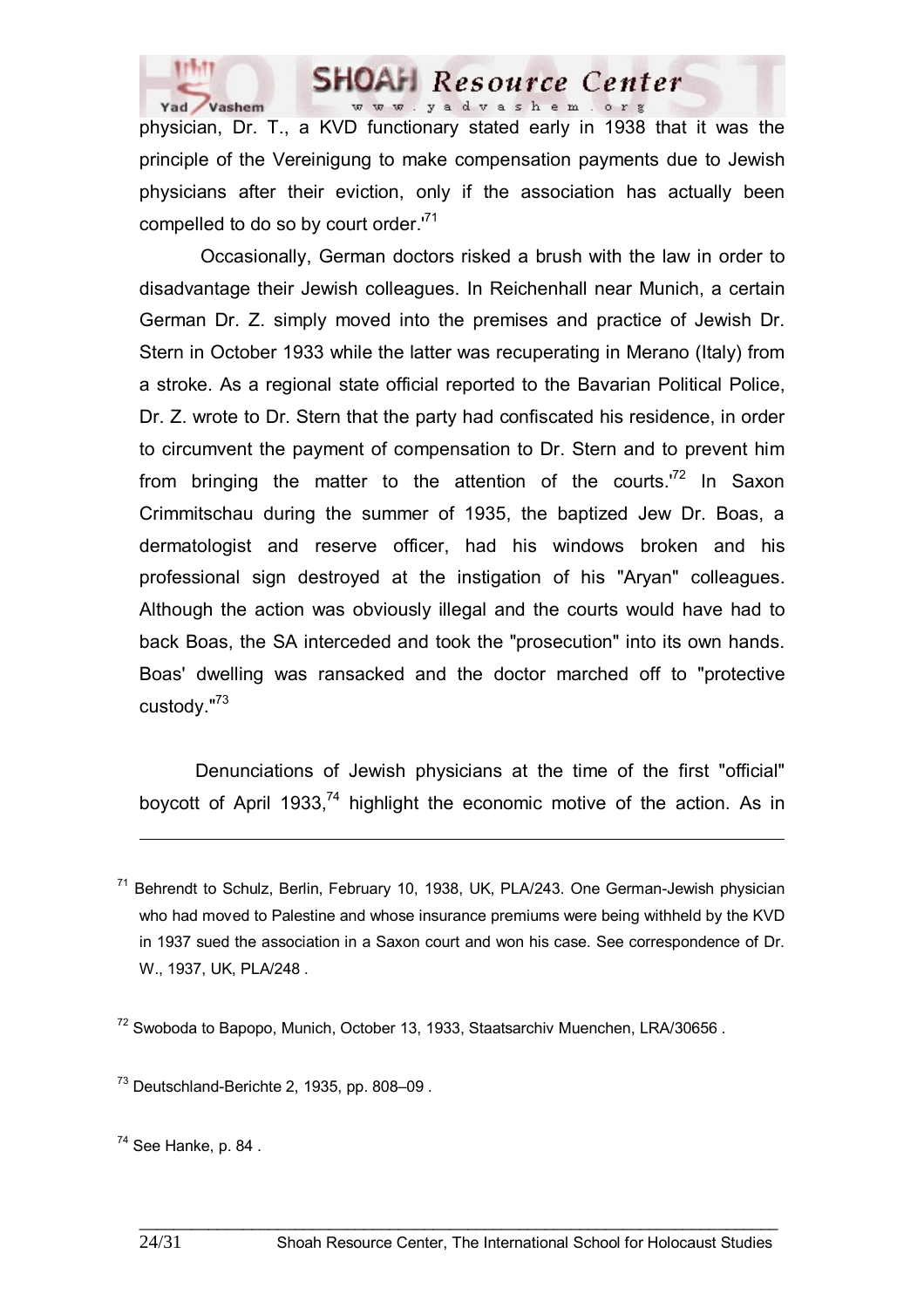

earlier centuries of persecution by Germans of their Jewish neighbors, professional rivalry was the mainspring of unauthorized antisemitic acts by German businessmen and business institutions. Among the latter were the Bavarian chambers of commerce which took advantage of the directives of the boycott in order to denounce to the police Jewish businessmen in all spheres of commerce. $75$  In the wake of this boycott the Nuremberg association Merkur, which was dedicated to the training of young commercial personnel, excluded all of its Jewish members arbitrarily and without legal support.<sup>76</sup> After Hitler, motivated by political and economic reasons, had strictly forbidden "individual actions against Jews" by members of the party in the summer of 1935, and Reich Interior Minister Frick had immediately extended this ordinance to the non-party realm, $<sup>77</sup>$  the German Savings Bank</sup> Association (*Deutscher Sparkassen- und Giroverband*) was caught in error. On September 11, 1935, Reich Economics Minister Hjalmar Schacht sent a letter to the executive of the association, in which he expressed his astonishment at the fact that independent boycott measures against Jews had been taken by individual savings banks, without the authorization of the responsible controlling agencies.' He then urged the bank branches to remove those restrictions, such as the display of posters discouraging Jesus from entering the banks' premises.<sup>78</sup>

 $75$  See the example from Munich in Hanke, p. 101. For Mannheim, see Fliedner, p. 123.

 $76$  Mueller, p. 217.

 $77$  Frick to Landesregierungen, Berlin, August 20, 1935; Frick to Preussische Regierungspraesidenten, Berlin, September 10, 1935, SAS, HO 235, I–VIII, F 23 .

 $78$  Reichs- und Preussischer Wirtschaftsminister [Schacht] to Dr. Heintze, Berlin, September 11, 1935, SAS, HO 235, I–VIII, F 23 .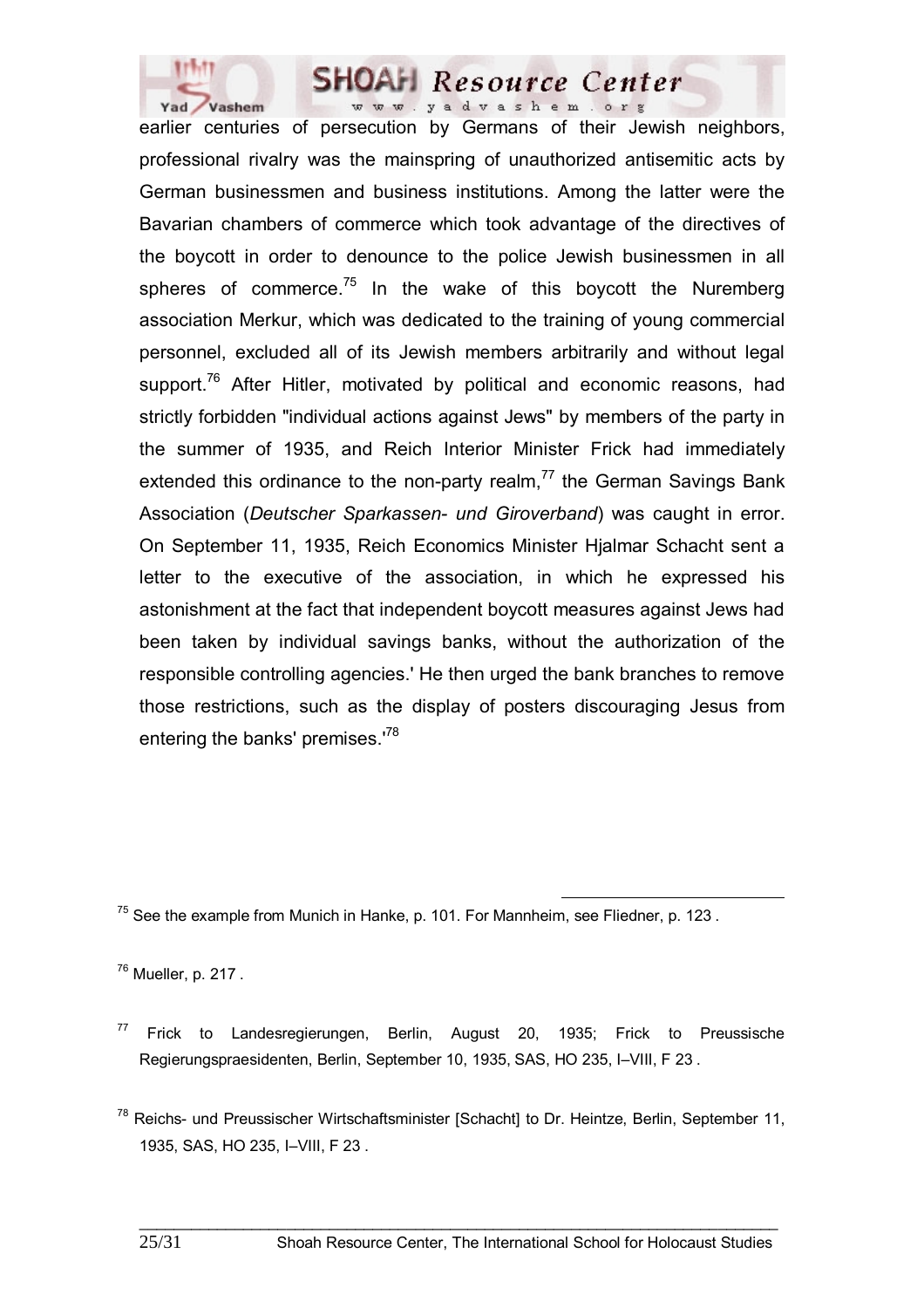

 Since National Socialism and the Third Reich were largely a lowermiddle-class phenomenon, $79$  it is hardly surprising that the great majority of non-organized, unauthorized and populist actions against the Jews after 1933 originated with "Aryan" businessmen of the petite bourgeoisie. Their aim was to eradicate the Jewish competition once and for all. Whether or not it was official boycott time, "Aryan" businesses ensured the spread of anti-Jewish propaganda and persuaded Gentile customers to refrain from any dealings with their Jewish rivals. The businessmen often employed the SA in these ventures, which seemed the logical thing to do, for there were relatively few SA-men whose interests did not coincide with those of lower-middle-class artisans, shopkeepers or merchants.<sup>80</sup>

 Medium-sized businesses took care to advertise the "Aryan" character of their proprietors and to denounce and defile their Jewish competitors. A special target of such businessmen were the large department stores, which the party had - for the time being - not yet "Aryanized."<sup>81</sup> From official contemporary reports, it is obvious that "Aryan" shopkeepers played a key role in all acts of physical violence against Jewish businesses and their

- See text above near references to notes 40, 49–52, and below near reference to note 83. Also see excerpt, "Halbmonatsbericht des Regierungspraesidenten von Ober- und Mittelfranken," July 21, 1934, in Broszat et al., 1977, p. 440; Kulka, p.263; Franke, p 117; *Deutschland-Berichte* 2, 1935: 102, 1034; Milton Mayer, *They Thought They Were Free: The Germans 1933–1945*, Chicago and London, 1955, p. 121; Noakes and Pridham, p. 462; Schleunes, pp. 143–45; Adam, *Judenpolitik* , p. 85 .
- <sup>81</sup> See Graf Stosch, Stapoleitstelle, to Gestapo, Recklinghausen, November 5, 1934, Staatsarchiv Muenster, Polit. Polizei, 3. Reich/430; Hanke, pp. 102, 150; Fliedner, p. 116; Gau Westfalen Nord, "Stimmungs- und Lagebericht fuer den Monat November 1936," Staatsarchiv Muenster, Gauleitung Westfalen-Nord, Gauschulungsamt/15 .

79 This view was first authoritatively stated by Seymour Martin Lipset, *Political Man: The Social Bases of Politics*, Garden City, New York, 1960, pp. 134–36 and passim. It is now empirically corroborated in Kater, *The Nazi Party* .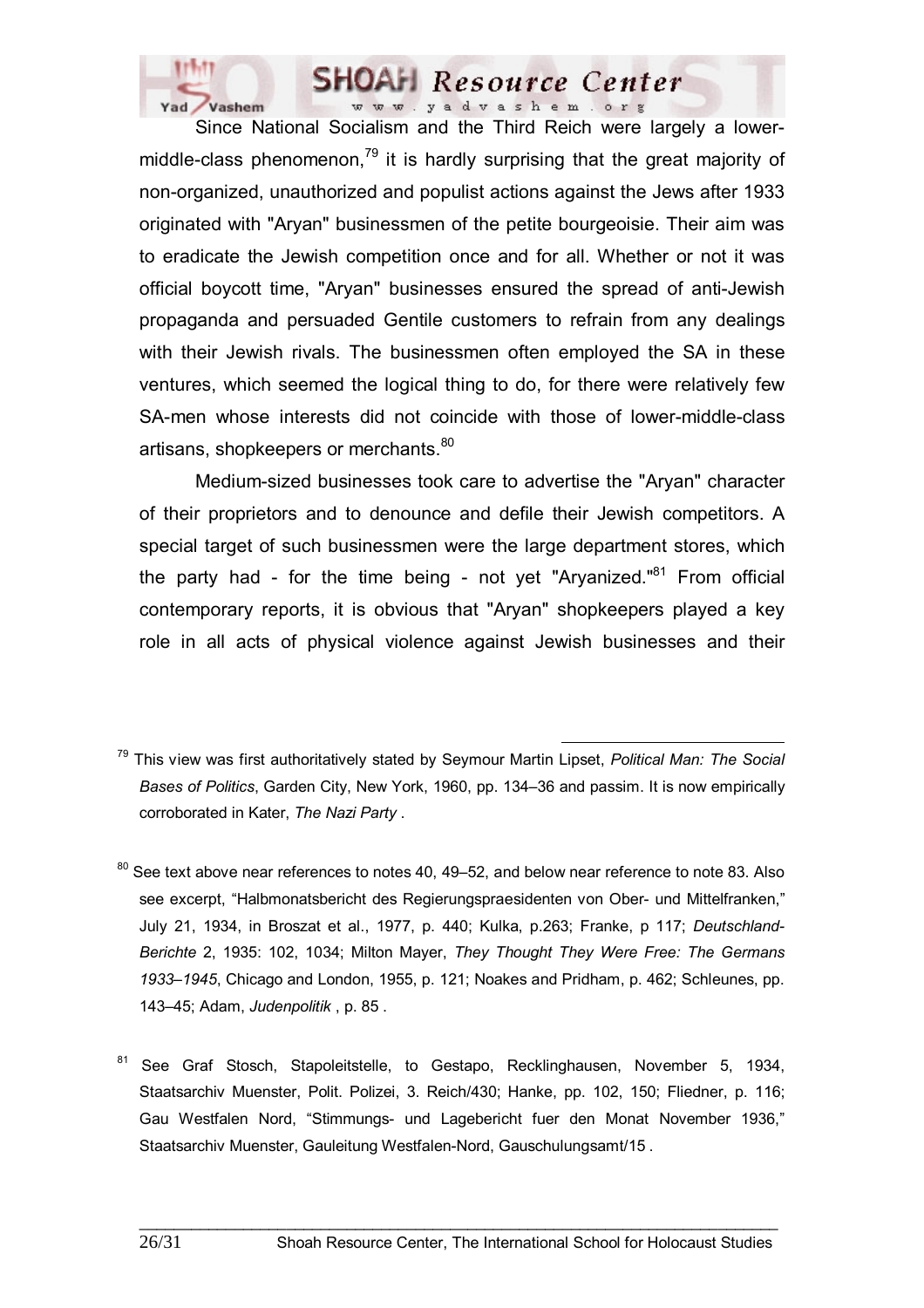

owners.<sup>82</sup> If rural councils or small-town municipalities were not directly responsible for the posting of anti-Jewish signs, then the local merchants or their party and SA stooges were. Such involvement applied especially in the case of the aforementioned cattle-vendors. Often, of course, the municipal officers of a village or town were themselves trades people, and the conflict of interests, is now quite evident. $83$  Practical considerations also motivated the anti-Jewish discrimination of tavern keepers, for it was in the local pubs that business deals were often begun and concluded.<sup>84</sup> And finally, owners of medium-sized businesses did their utmost to profit from "unofficial" Aryanization procedures, in which they could gain possession of formerly Jewish businesses for a token price.<sup>85</sup>

 This essay has attempted to demonstrate the capriciousness of anti-Jewish action in the Third Reich prior to 1939, the lack of any real coordination between antisemitic measures originating in the private and public sectors, and the presence of a substantial populist basis for the Judeo-phobia of Germany's most prolific ethnic-cultural minority. By way of a conclusion, one may cite the example of anti-Jewish measures designed to keep German Jews out of public baths, in order to illustrate one again the arbitrariness and,

- 82 Taetigkeitsbericht Gau Sued-Hannover-Braunschweig fuer Mai 1933," Hanover, June 12, 1933, Niedersaechsisches Hauptstaatsarchiv Hanover, Hann. 310 I, B 13; Hanke, p. 80. Sometimes discontented German farmers in the countryside molested Jewish cattle dealers without punishment. See excerpt, "Monatsbericht des Bezirksamtes [Ebermannstadt, Bavaria]," November 30, 1936, in Broszat et al., 1977, p. 97 .
- <sup>83</sup> See Buergermeister Rettich to Landrat in Hechingen, Haigerloch, May 14, 1937, SAS, HO 235, I–VIII, F 23; Kulka, p. 267; and the examples in Hanke, pp. 399–400, 417–25 .
- 84 Excerpt, "Monatsbericht des Bezirksamtes [Ebermannstadt, Bavaria]," November 30, 1936, in Broszat et al., 1977, p. 98; doc. 936, Aug. 26, 1938, in *Dokumente ueber die Verfolgung* , p. 108; Hanke, p. 137; Franke, p. 120 .
- $85$  On the phenomenon as such, see Schleunes, pp. 156–57. See also the specific examples from Nuremberg in Mueller, p. 222–25; from Dortmund in Knipping, pp. 74–76; from Heilbronn in Franke, pp. 118–19. See also Kershaw, "Antisemitismus und Volksmeinung," p. 308 .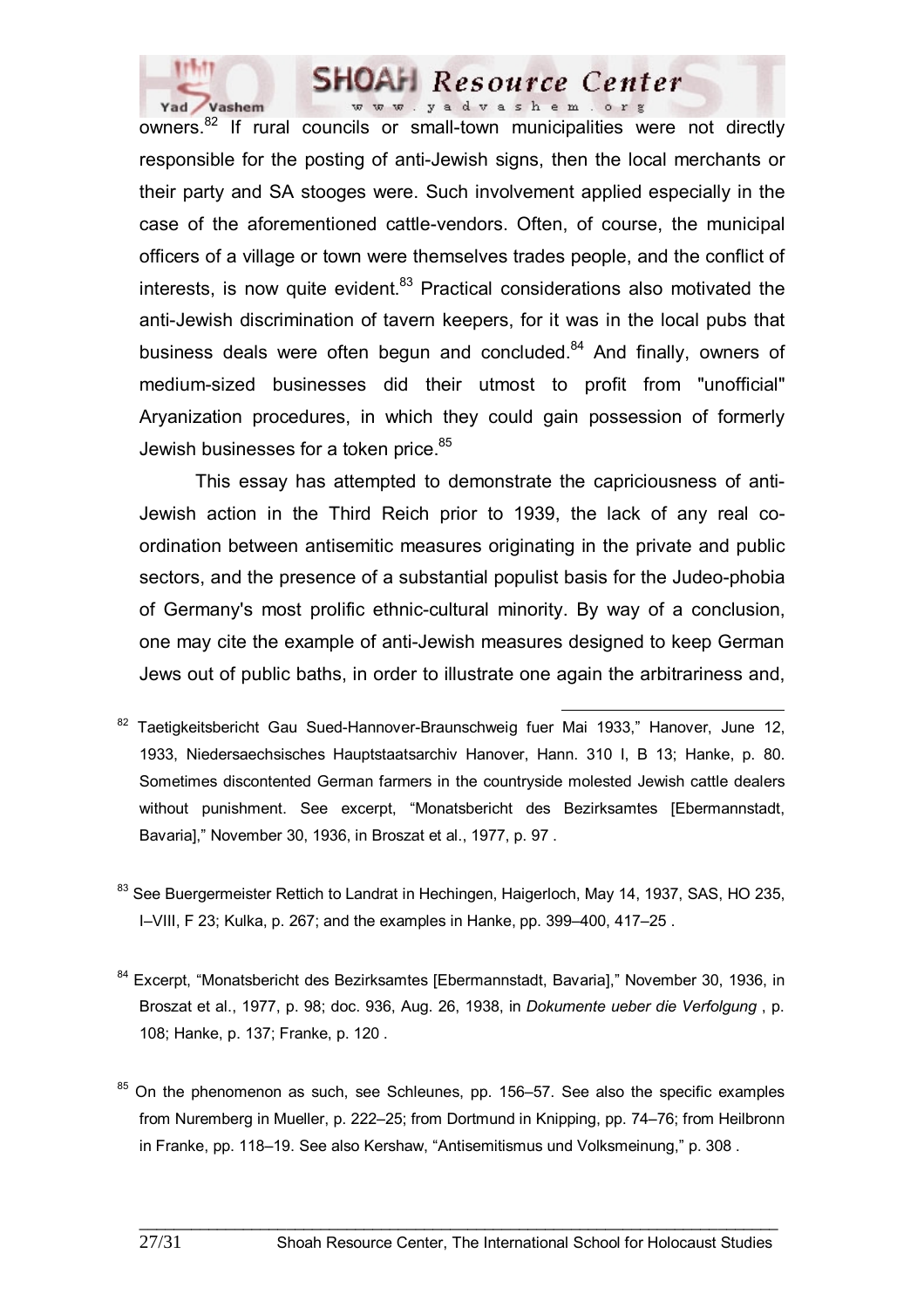

at the same time, the curious admixture of elements of popular initiative and state legislation in Third Reich Antisemitism .

 Juridically speaking, a blanket prohibition against Jews seeking admission to pool or bathing facilities in the Third Reich did not exist until the *Kristallnacht* legislation at the end of 1938.<sup>86</sup> Probably because of Gauleiter Streicher's pathologically vituperative Antisemitism in Franconia, the Nuremberg town council served as the vanguard of those municipal administrations that came to ban the use of public swimming pools by Jews at the start of the regime. This happened as early as August 1933, when there was no legal precedent for such action at either the Reich or the state level. From Nuremberg, the practice of closing municipally managed baths to Jews quickly spread to other communities in Upper and Middle Franconia.<sup>87</sup> Later that month Munich followed suit, but this time a distinction was made between swimming pools on the one hand and shower and tub-bath facilities on the other: Jews could still use the latter.<sup>88</sup> By August 22, one publicly operated spa in Berlin, the famous Badeanstalt Wannsee, had locked its gates to the Jews,<sup>89</sup> yet most other bathing spots in the Reich, including apparently all private ones, still had not imposed such restrictions .

- 86 Bernhard Loesener, "Als Rassereferent im Reichsministerium des Innern," Vierteljahreshefte fuer Zeitgeschichte 9, 1961: 290. But as early as May 1936 the Reich Interior Ministry had conceded municipalities independent jurisdiction in the matter. See Joseph Walk, ed., *Das Sonderrecht fuer die Juden im NS-Staat: Eine Sammlung der gesetzlichen Massnahmen und Richtlinien – Inhalt und Bedeutung*, Heidelberg and Karlsruhe, 1981 (hereafter–Walk), p. 164. On the other hand, a Reich ordinance decreeing that Jews stay out of public bath (and other public places) was not issued until June 16, 1939. Ibid. , pp. 295–96 .
- 87 Mueller, p. 217; excerpt, "Halbmonatsbericht des Regierungspraesidenten von Ober- und Mittelfranken," August 8, 1933, in Broszat et al., 1977, p. 435 .

88 Hanke, p. 104.

89 Entry for August 21, in Jochen Klepper, *Unter dem Schatten deiner Fluegel: Aus den Tagebuechern 1932–1942*, ed. Hildegard Klepper, Munich, 1976, p. 100. Joining Berlin at that time were Fulda, Beuthen and Speyer. See Walk, p. 48 .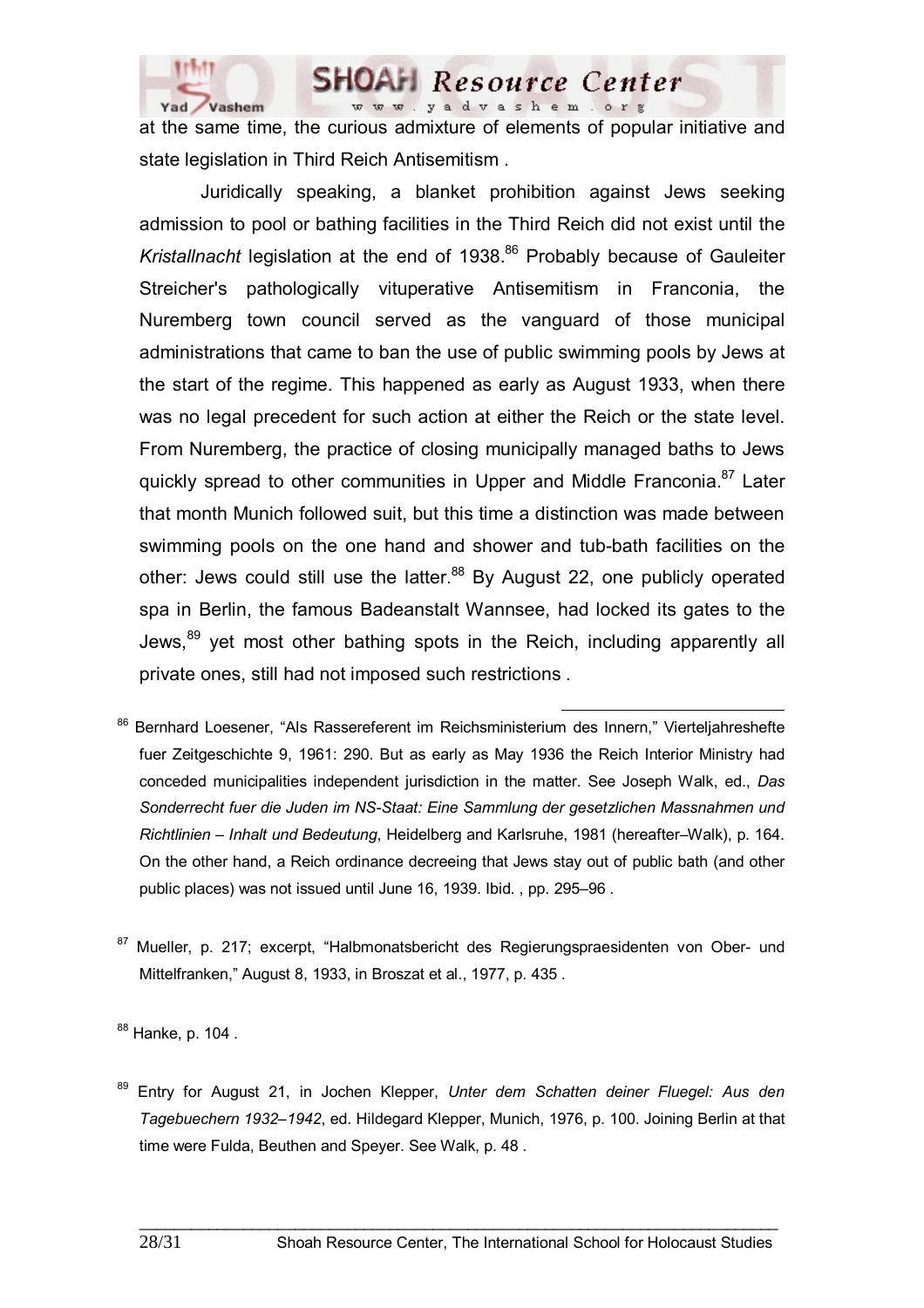

 This situation began to change in the summer of 1934, a period when Jews were generally less molested in the Reich. In July of that year, the municipality of Bad Kissingen, an official spa, closed its town pool to all "non-Aryans" because of the allegedly bad behavior of certain Jews. $90$  The insinuation here was a sexual one, for it was well known in Germany that pools could be used for dating purposes or as trysting places, especially if they were located in a naturally landscaped setting. This ruling, too, was inconsistent with hitherto existing ordinances, for the Nuremberg Race Laws were not enacted until autumn of the following year, and no legal definition of "Jew" as yet existed .

 Some two months before this legislation was introduced, Jews were accosted at the Maria Einsiedel open-air pool in Munich as well as at the main pool in Heigenbruecken (north west Bavaria). According to the official report of the Bavarian Political Police, juvenile Gentile bathers had taken exception to the composure of young Jewish males seen in the accompaniment of "Aryan" girls. The German swimmers were then said to have started repetitive chants, demanding the expulsion of the Jews. $91$  It is likely that the young chanters were in fact Hitler Youths who had been ordered to commence the heckling; hence the demand for the antisemitic restrictions could have been anything but "spontaneous." On the other hand, there is probably some truth in the same report regarding Jews in Bad Kissingen during this summer season. Ever since the town pool had been closed to them, they were said to have flocked to some of the other baths in the town, and their proprietors were now complaining, for fear of losing regular resort guests and those who visited the spa for medicinal treatment.<sup>92</sup> If the report can be believed, it is easy to see that in this case the well-worn economic argument against Jews was once

 $90$  Walk, p. 85; excerpt, "Lagebericht des Regierungspraesidenten von Unterfranken," August 7, 1934, in Broszat et al., 1977, p. 440 .

<sup>91</sup> Excerpt, "Monatsbericht der Bayerischen Politischen Polizei," August 1, 1935, ibid., p. 450.

 $92$  Ibid., pp. 450-51.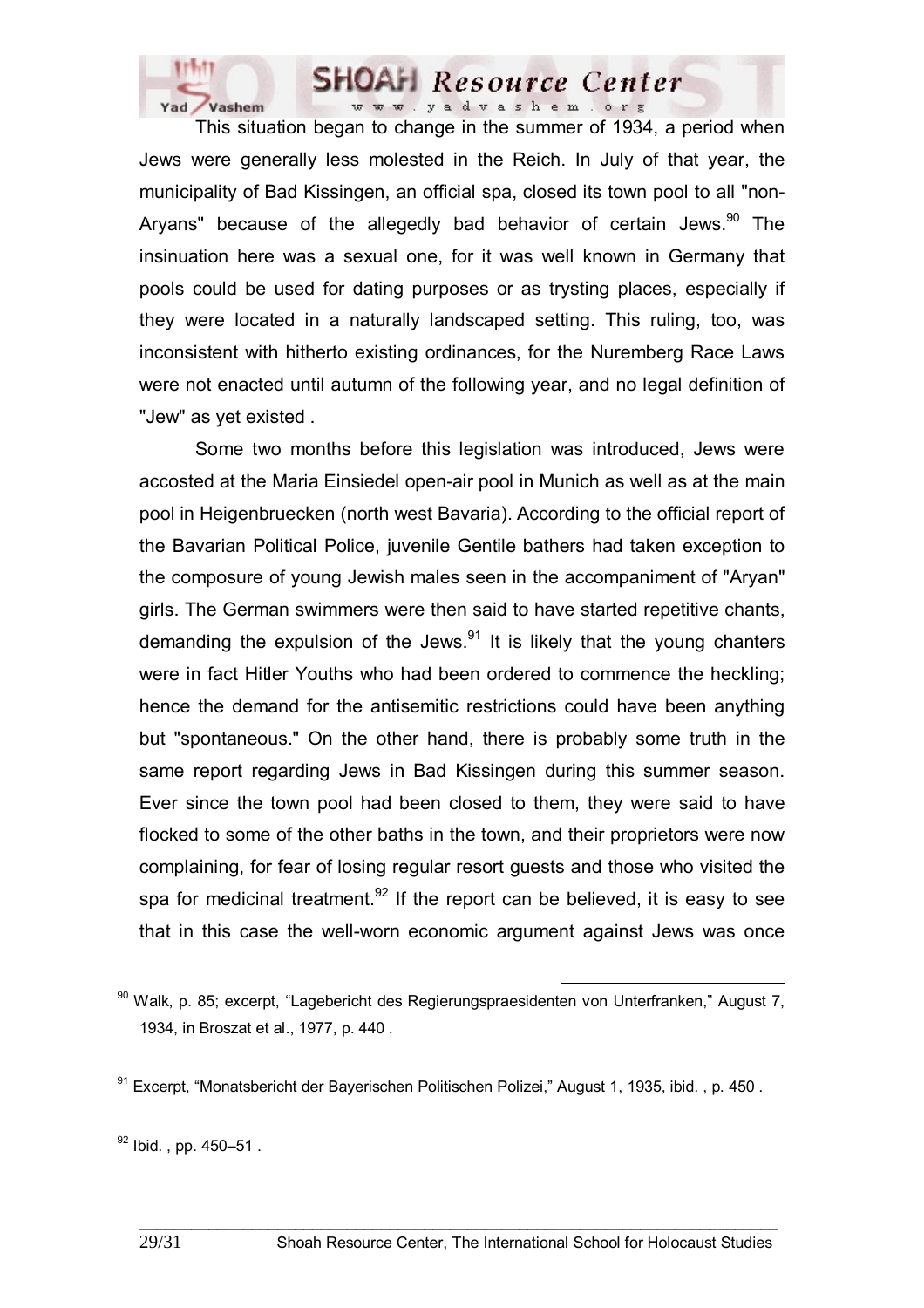

again being put to use by commercially minded entrepreneurs, without recourse to existing legal precedent or even impending discriminatory laws. Moreover, there were other pools and baths, both public and private, that now chose to inveigh against the Jews, notwithstanding Hitler's orders to members of the Nazi movement to leave the Jews alone. $93$  and prior to the official race announcements at the Nuremberg Party Rally on September 15, 1935. Again, in the closing of some of these baths, sexual overtones came to the fore. 'In innumerable municipalities,' reported functionaries of the exiled Social Democratic Party in Prague, 'bathing facilities have been barred to Jews, and "race molesters" [*Rassenschaender*-implying sexual promiscuity] have been arrested, beaten, dragged around, and taken to concentration camps.<sup>94</sup>

 Conventional wisdom would now have it that once the Nazis had proclaimed a law, particularly an antisemitic one, the people would have been forced to obey it, contrary to how they truly might have felt. However, the evidence presented here leads one to infer that the Nazis promulgated a law the Nuremberg Race Law - as a result of certain impressions they may have gained from the prevailing mood of the German public. In the case of the swimming pools, affiliate members of the NSDAP might well have been involved in extensive manipulation in order to create the image of a public consensus on the officially sensitive issue of "Aryans" mixing with Jews in erotically conducive situations. However, since such manipulation cannot be proved conclusively, it is equally possible that many ordinary Germans, notably those beholden to the hard core of convinced Semites, really were offended by the company or sight of Jews. Whether they had been sufficiently conditioned by Nazi propaganda in the summer of 1935 in order to react in this manner is a question that cries out for an answer. Nevertheless, one would be hard-pressed to reply to it in the affirmative if further proof could be

<sup>93</sup> See note 77, above .

<sup>94</sup> Quotation is from *Deutschland-Berichte* 2, 1935: 921 (August 1935). See also ibid. , pp. 800– 03, 932, 1036, 1042; Hermann Meyerhoff, *Herne 1933–1945: Die Zeit des Nationalsozialismus: Ein kommunalpolitischer Rueckblick* , Herne, 1963, p. 105; doc. 45, August 8, 1935, in *Dokumente ueber die Verfolgung* , p. 61; Knipping, pp. 49–50; Walk, pp. 121–22, 154